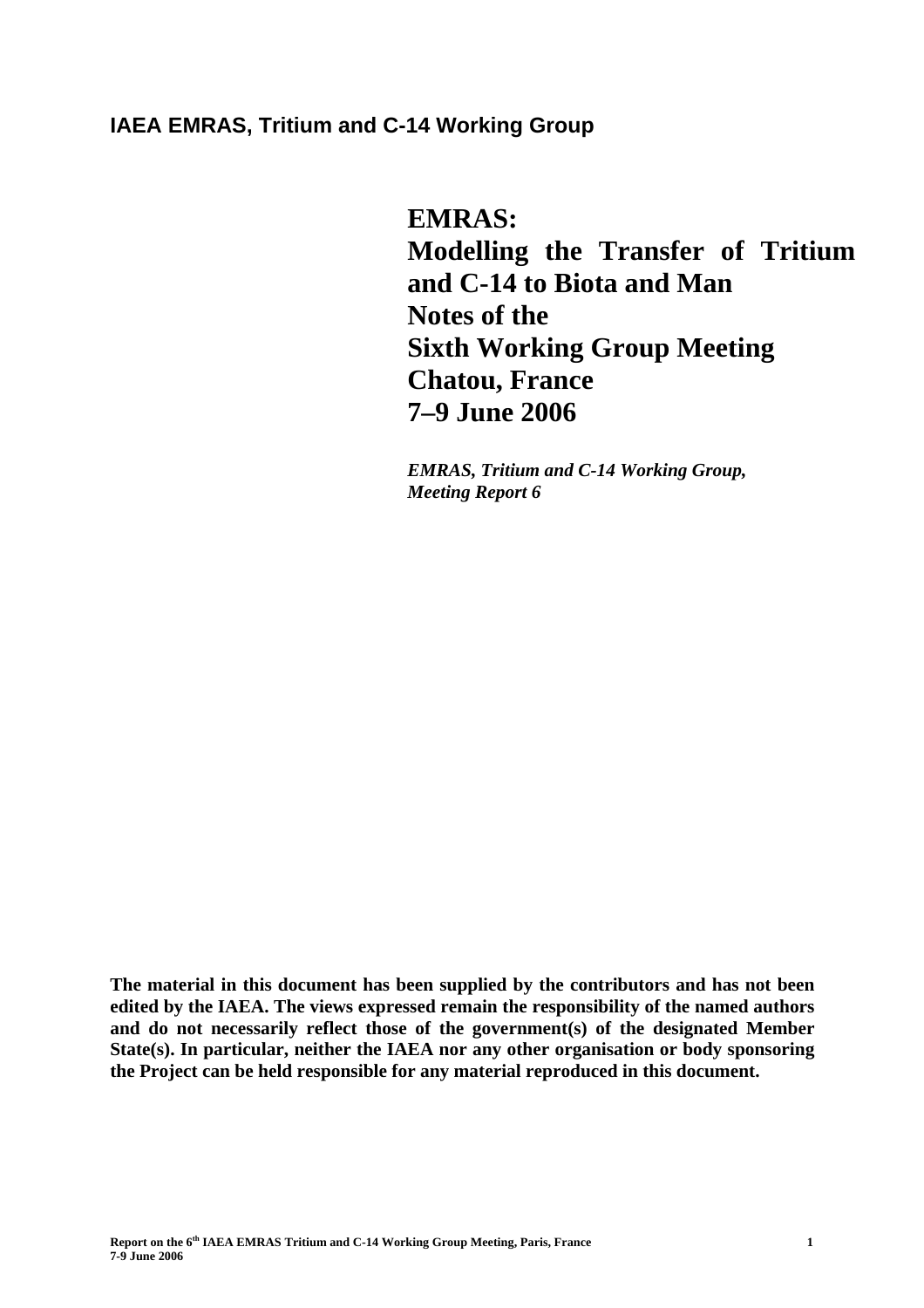# **Notes of the IAEA EMRAS Tritium and C-14 Working Group Meeting Chatou, France 7–9 June 2006**

The sixth meeting of the IAEA EMRAS Tritium and C-14 Working Group was held in Chatou, France. The meeting was hosted by EDF.

These Meeting Notes have been prepared by Karen Smith (Technical Secretariat), Phil Davis (Working Group Leader) and Mikhail Balonov (Scientific Secretariat). In addition, the following people attended the meeting and contributed to the discussions and decisions documented in these Meeting Notes.

| <b>Name</b>     | Organisation                                                                   | Country   |
|-----------------|--------------------------------------------------------------------------------|-----------|
| V. Suolanen     | Technical Research Centre of Finland (VTT)                                     | Finland   |
| P. Calmon       | Institut de Radioprotection et de Sûreté Nucléaire (IRSN)                      | France    |
| E. Desroches*   | Electricité de France (EDF) R&D (presentation of EDF R&D)                      | France    |
| E. Gilbert      | Electricité de France (EDF)                                                    | France    |
| P. Guétat       | Commissariat à l'Energie Atomique (CEA)                                        | France    |
| J.-M. Hervouet* | Electricité de France (EDF) R&D (Hydraulic models)                             | France    |
| T. Kestens*     | Electricité de France (EDF) R&D (Hydrogeologic models)                         | France    |
| L. Patryl       | Commissariat à l'Energie Atomique (CEA)                                        | France    |
| F. Siclet       | Electricité de France (EDF)                                                    | France    |
| B. Sportiss*    | CEREA (Atmospheric models)                                                     | France    |
| F. Baumgärtner  | Munich Technical University (TUM)                                              | Germany   |
| W. Raskob       | Forschungszentrum Karlsruhe (FZK)                                              | Germany   |
| J. James        | Bhabha Atomic Research Centre (BARC)                                           | India     |
| Y. Inoue        | National Institute of Radiological Sciences (NIRS)                             | Japan     |
| J. Koarashi     | Japan Atomic Energy Agency (JAEA, former JNC)                                  | Japan     |
| K. Miyamoto     | National Institute of Radiological Sciences (NIRS)                             | Japan     |
| M. Saito        | Kyoto University Safety Reassurance Academy (SRA)                              | Japan     |
| K. Yamamoto     | YFirst Inc.                                                                    | Japan     |
| H. Lee          | Korea Atomic Energy Research Institute (KAERI)                                 | Korea     |
| D. Galeriu      | Institute of Atomic Physics & Nuclear Engineering "Horia<br>Hulubei" (IFIN-HH) | Romania   |
| A. Melintescu   | Institute of Atomic Physics & Nuclear Engineering "Horia<br>Hulubei" (IFIN-HH) | Romania   |
| P. Kennedy      | Food Standards Agency (FSA)                                                    | <b>UK</b> |
| P. Lloyd        | <b>Enviros Consulting Ltd</b>                                                  | UK        |

 $\overline{a}$ 

**Report on the 6th IAEA EMRAS Tritium and C-14 Working Group Meeting, Paris, France 7-9 June 2006** 

<sup>\*</sup> Invited speaker.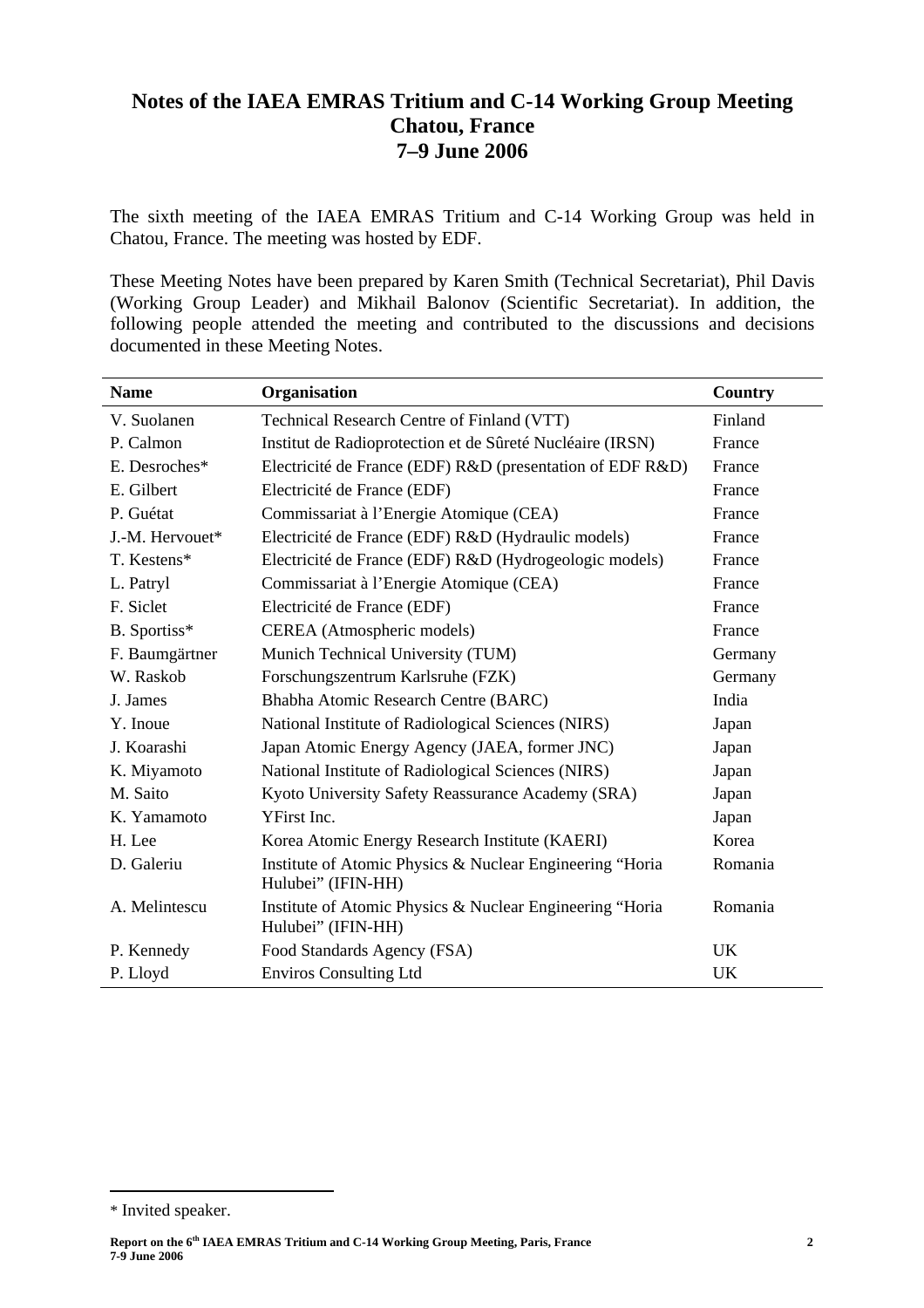# **CONTENTS**

The financial support of the Technical Secretariat by GE Healthcare (UK) and the Food Standards Agency (UK), and of the Working Group Leader by the CANDU Owners Group (Canada), is gratefully acknowledged.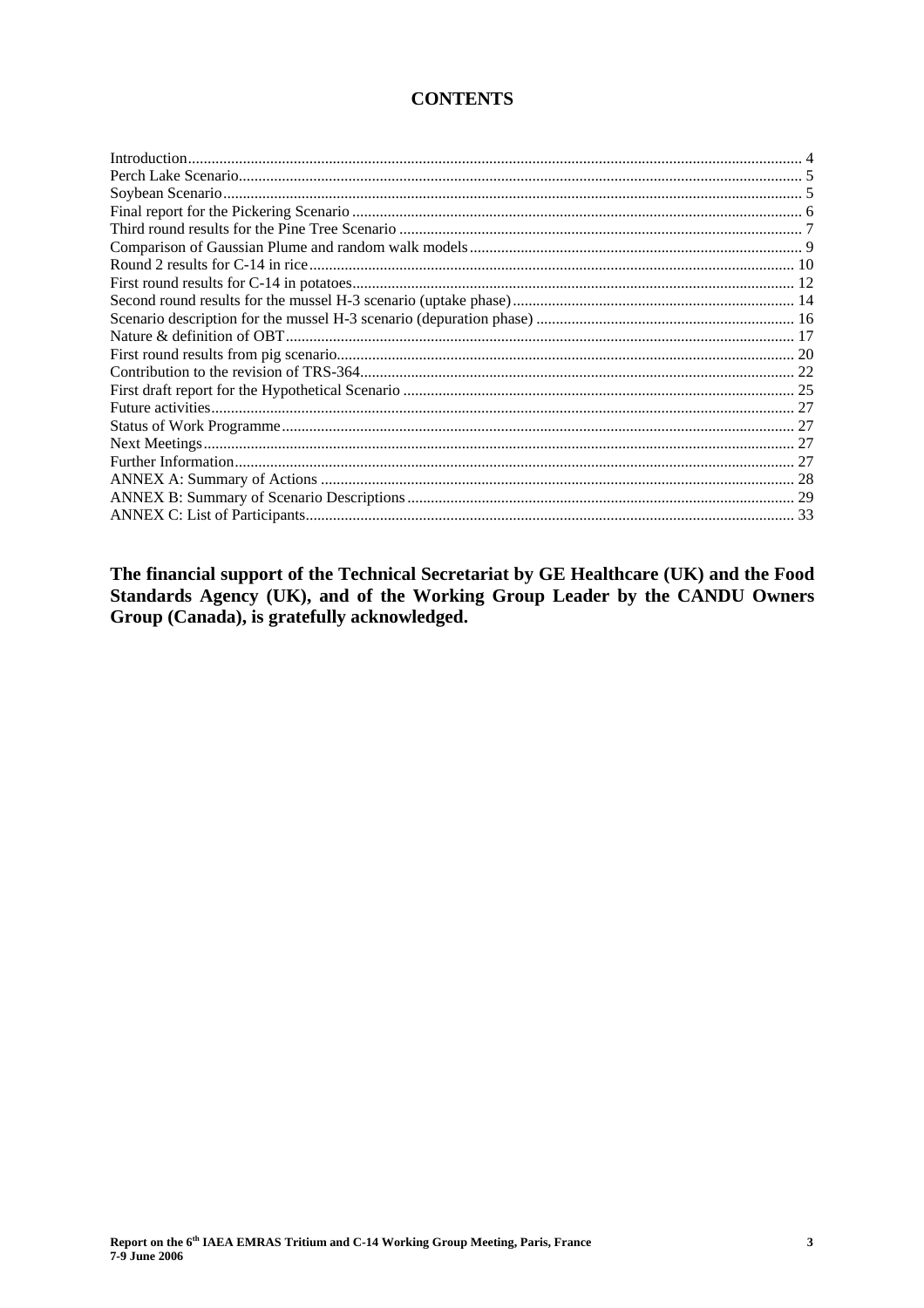# **Introduction**

The sixth meeting of the EMRAS Tritium and C-14 Working Group was held on 7-9 June 2006, hosted by EDF. The objectives of the meeting were to:

- Present and discuss the final report for the H-3 Pickering (foodchain) Scenario;
- Present and discuss the final report for the H-3 Soybean Scenario;
- Present and discuss the results from the third round of calculations for the H-3 Pine Tree Scenario;
- Present and discuss the results from the second round of calculations for the C-14 Rice Scenario;
- Compare gaussian plume and random walk models for atmospheric dispersion;
- Present and discuss the scenario description and first round results for the C-14 Potato Scenario;
- Present and discuss the second round of calculations for the uptake phase, and the scenario description for the elimination phase, of the H-3 Mussel Scenario;
- Discuss the definition of OBT;
- Discuss the scenario description and first round results for the H-3 Pig Scenario;
- Discuss the contribution of the working group to the revision of TRS-364;
- Present and discuss the latest results of the Hypothetical Scenario; and,
- Plan future work activities.

Participants were welcomed to the meeting by the Working Group Leader, Phil Davis and contributors to the various scenarios were thanked for their contributions since the last meeting. Francoise Siclet and EDF were thanked by both Phil Davis and Mikhail Balonov for arranging and hosting the meeting. Each participant was then invited to introduce themselves and describe briefly their background and interest in the working group.

The current status of the EMRAS programme as a whole was then briefly described by Mikhail Balonov. Report preparation is currently being considered within EMRAS. Final reports are due to be completed by Autumn 2007, and 1 year following this it is anticipated that the reports will be publicly available. The EMRAS programme as a whole will therefore end in the Autumn of 2007. Mikhail retired from the IAEA in April 2006 and is now working as a consultant to the IAEA. It is therefore anticipated that he will continue as the Scientific Secretary to the group for the forthcoming year at least.

All participants are invited to the next Tritium and Carbon-14 Working Group Meeting, which will be held during the Fourth EMRAS Combined Meeting, 6–10 November 2006 at the IAEA Headquarters in Vienna. Further information on EMRAS meetings can be found on the website.<sup>1</sup> Meeting notes and scenario descriptions for this Working Group can also be found on the website. $<sup>2</sup>$ </sup>

A summary of the main points of discussion on each of the scenarios in the tritium and C-14 Working Group (WG) from the  $6<sup>th</sup>$  WG meeting are provided in the subsequent sections. The actions coming out of the meeting are summarized in Annex A, brief scenario descriptions are provided in Annex B and contact information for the participants is given in Annex C.

 $\overline{a}$ 

**Report on the 6th IAEA EMRAS Tritium and C-14 Working Group Meeting, Paris, France 7-9 June 2006** 

<sup>1</sup> http://www-ns.iaea.org/projects/emras/ 2 http://www-ns.iaea.org/projects/emras/emras-tritium-wg.htm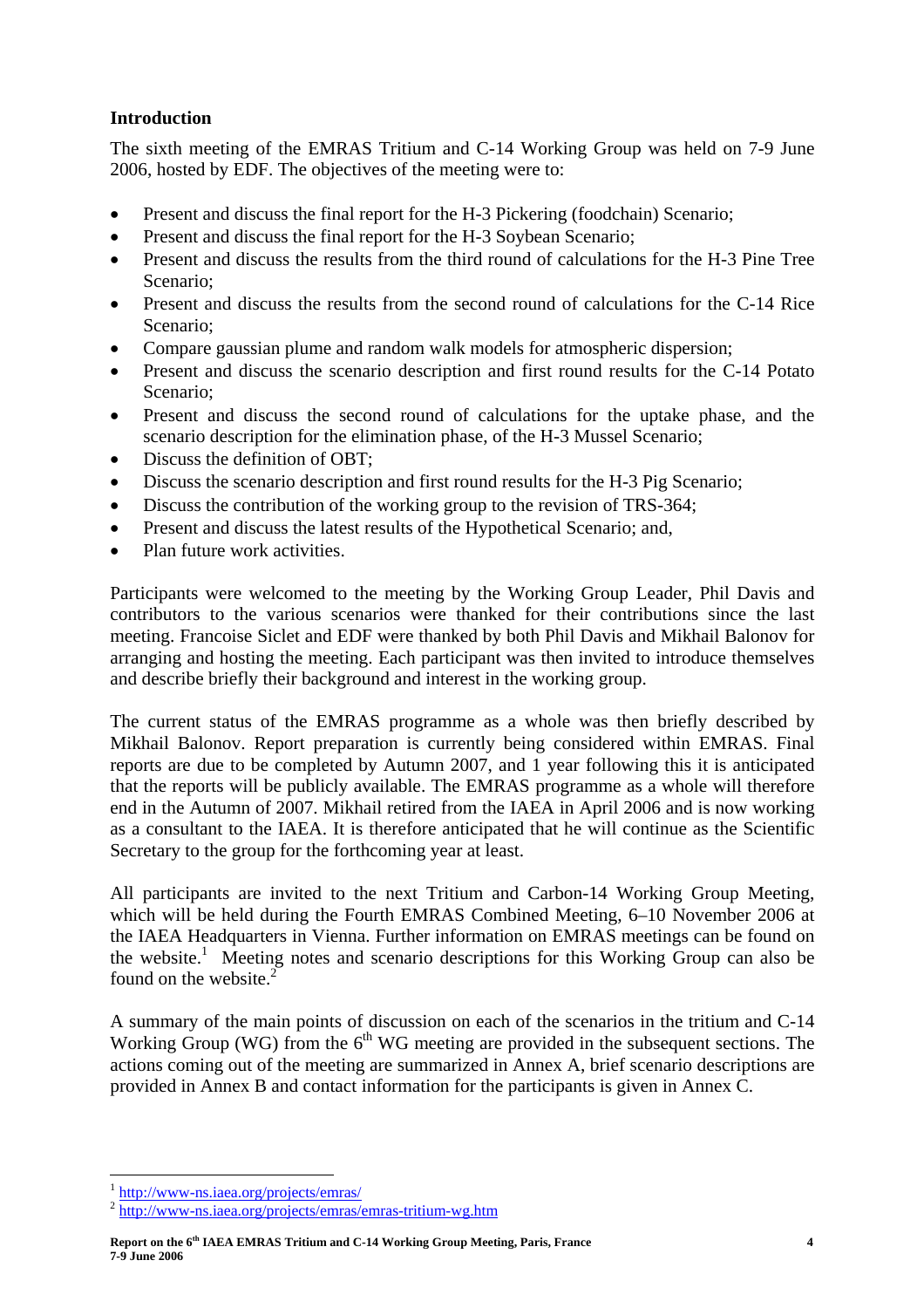# **Perch Lake Scenario**

# *Presented by Phil Davis*

The Perch Lake scenario report was finalised in November 2005 and has now been posted on the EMRAS website. The report for this scenario will be incorporated into the final working group document when it is published at the end of the EMRAS program.

# **Soybean Scenario**

# *Presented by Hansoo Lee*

The Soybean scenario considers the dynamics of tritium in soybean plants following shortterm exposures at different growth stages. The final results and model descriptions were presented at the last Working Group meeting (November 2005). However, since that meeting, analysis of uncertainties has been advanced and general corrections made to the report.

# *Next steps*

The report will be distributed by Enviros as the Technical Secretariat to all participants. Any comments or amendments are requested within one month of distribution. If none are received, the report will be considered final and will be made available on the EMRAS website.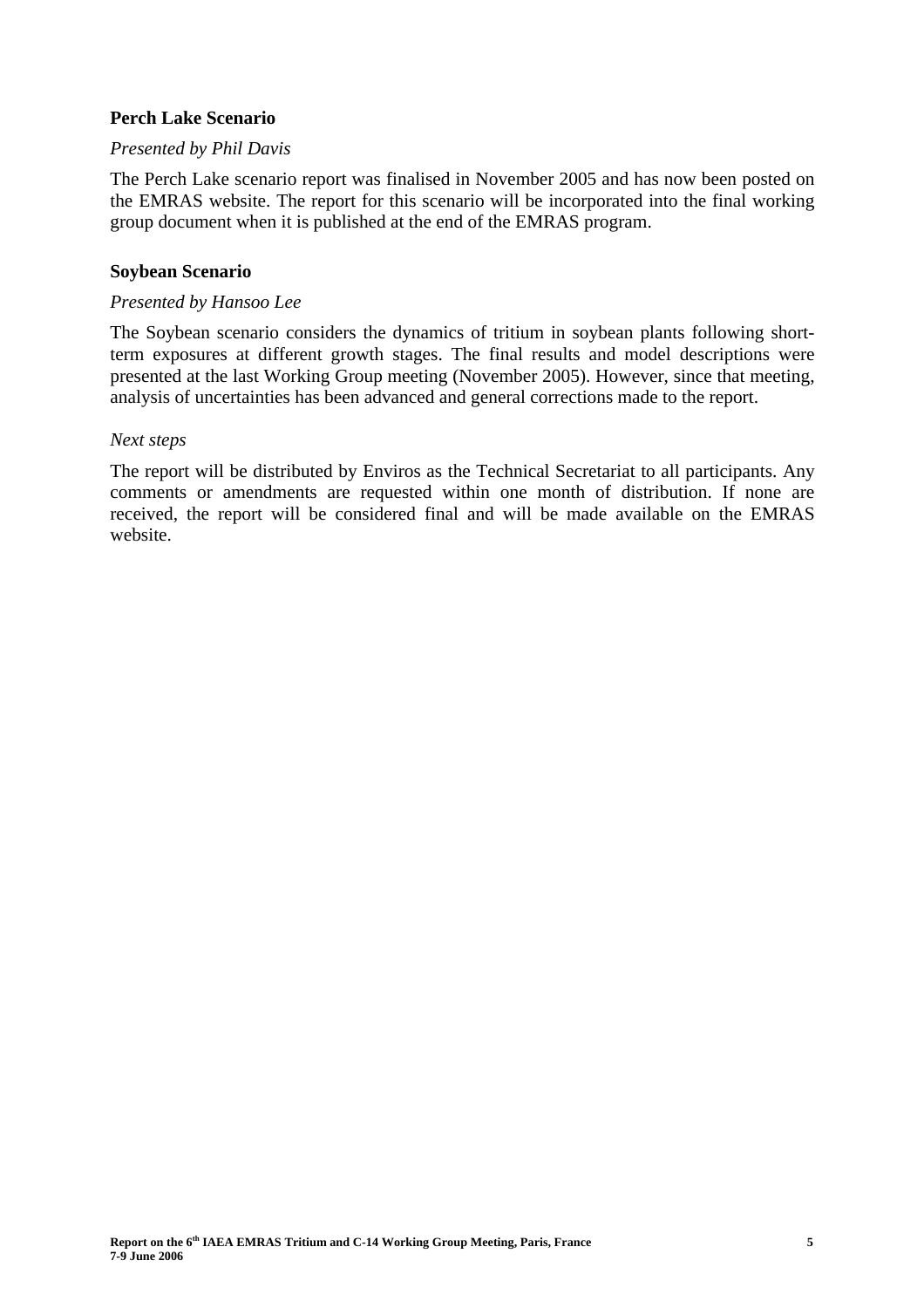# **Final report for the Pickering Scenario**

#### *Presented by Phil Davis*

The final report for the Pickering Scenario was circulated to participants prior to the meeting and comments invited. Phil Davis went through the discussion and conclusions section and participants were invited to highlight any areas they did not agree with or where additional information was required. The objective is to try and explain why model results are different. and why they differ from the observations, but this is difficult due to the sometimes substantial differences between the models employed.

Overall, the models predicted HTO in soil water accurately, but OBT in plants at the dairy farms was over-predicted (by a factor of 2 to 3) by all models. It is not clear to what extent this is due to simple over-prediction of OBT:HTO ratios because of the lack of observations of HTO concentrations in leaves, from which OBT predictions are derived. Only spot HTO measurements are available and these are not representative of the long-term concentrations that the models are trying to predict.

Plant concentrations at location F27 were over-predicted by a factor of 3 to 4. At this location, translocation from leaves is important and may not have been modelled correctly. Also, air concentrations at this location have been estimated and are therefore subject to some uncertainty, and this may be a cause of the over-prediction observed.

Predictions of concentrations in cow meat and milk were found to be quite accurate, due to intake being primarily from water ingestion for which data was provided in the scenario description. Predictions for chicken and egg concentrations were less accurate, consistently over-estimating the observations. Consumption rates of food and water by chickens were not provided in the scenario description and the intake may therefore have been over-estimated.

# *Next steps*

A number of comments were made and those for which actions are required are detailed below:

- Franz Baumgärtner noted that, in his calculations, not all of the OBT is dose relevant. A statement to this effect is to be included in the conclusions section. If this model is correct, non-exchangeable OBT is lower than traditionally thought, which may have implications for dose.
- It was noted that the number of observations for both chickens and eggs, given in Table 7, is small and it was felt that this point was not made clear for the reader. A comment to this effect should therefore be added to the conclusions.

In addition, Phil requested that all participants check the model descriptions to confirm that their models are accurately described. Any additional suggestions for changes to the report should also be highlighted. In addition, the following specific actions were raised:

- Paul Kennedy (FSA) is requested to provide data on ingestion rates for cows and chickens, plus assumptions made when modelling the scenario, for inclusion in Table 12.
- Professor Saito is requested to provide the full reference for Kirchmann et al (Section 4.5.1, second to last paragraph).

It is requested that all the information detailed above be provided by mid-July. The report will be finalized and placed on the EMRAS website by mid-August.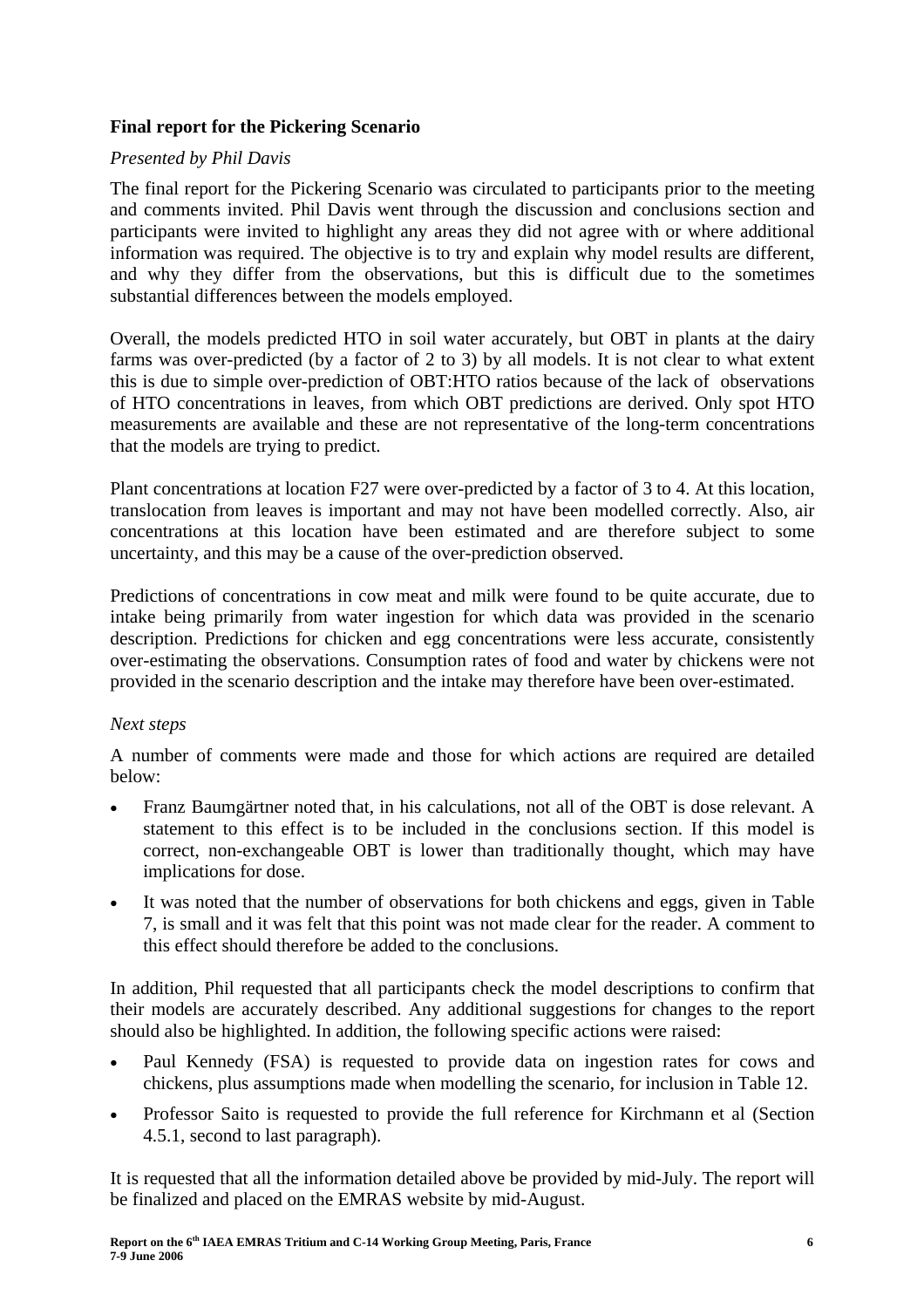# **Third round results for the Pine Tree Scenario**

#### *Presented by Yoshikazu Inoue*

The Pine Tree scenario considers continuous releases of tritium from four sources and the resultant air concentrations at various sites and subsequent uptake into pines. Three of the tritium sources are located at a JAERI site and the smaller fourth source at a JNC site. The dispersion of tritium is largely governed by the north to south wind direction.

# Predictions for site P3

Discussion of third round results indicated that, in general, predicted HTO concentrations in air at site P3 were lower than the observed data. Monitoring at the P3 site only began in mid-1984 and therefore no observations are available for comparison with predicted values prior to this date. The most accurate predictions were made by the NIRS model, with a predicted/observed (P/O) ratio close to one. Results from EDF, IFIN and SRA were about half the observed values. The LLNL model only calculated annual means. For HTO concentrations in rain, the P/O ratio was around 0.8, with the lowest values predicted by the EDF model.

It was noted that the observations of tissue free water tritium (TFWT) concentrations in pine needles could not be fully relied upon since these were spot measurements rather than multiple measurements averaged over time. However, trends in concentrations were, overall, similar between the observed and predicted concentrations. Observations and predictions in pine needles were similar for 1982 and 1983 and also for 1985 and 1986. However, results for 1984 were more variable. The NIRS model was again the most accurate with other models under-predicting concentrations (LLNL predictions were less than half the observed values). Comparison of predicted and monitored results standardised against air concentrations from the P3 site also indicated that the models underestimate TFWT concentrations in needles.

Results for OBT in pine needles were more variable. All models under-predicted OBT in needles, but again NIRS was closest with a ratio of around 0.75. In the case of OBT in tree rings, predictions were similar for most models, the results from LLNL being the lowest. Observations of OBT in needles were higher than the ring observations by around a factor of 2. It was mentioned that this may be a function of plant metabolism, but an overall conclusion has not been reached. EDF did not submit results for OBT in pine needles.

 Modellers were also requested to submit results for annually averaged concentrations. Predictions were higher than observations averaged over the year in the majority of cases. On the whole, the NIRS model provided the closest predictions.

HTO predictions in groundwater were generally in reasonable agreement with observed data, with NIRS providing the closest predictions, EDF the highest results (a factor of 2 greater than the observed values), and IFIN the lowest results. Results from SRA were also in reasonable agreement with the observed values. Prior to modelling groundwater concentrations, NIRS were aware of both the results and parameters so it is to be expected that their model would be accurate. It was concluded that, overall, groundwater results were in fair agreement, but improvements could be made. Modellers were therefore invited to resubmit groundwater results if they wished.

#### Predictions for site MS2

The models underestimated the observed air concentrations by a factor of 2-3, although the trend with time was correct. Predictions for HTO in rain water produced by SRA and EDF were around a factor of 2 greater than observations. IFIN were closest to observations with a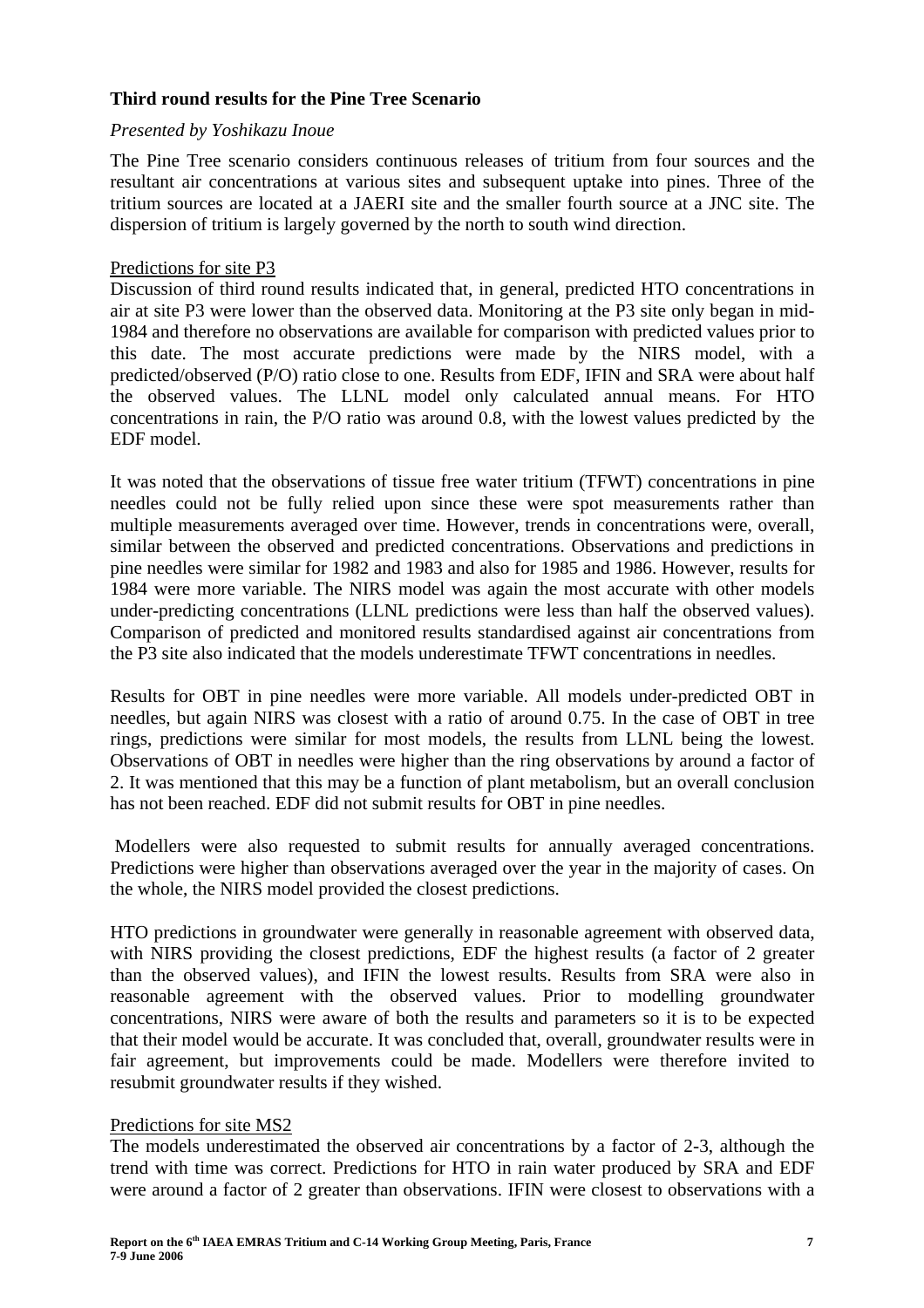ratio of predicted to observed values of around 0.75. The predicted TFWT concentrations in needles were lower than the observations for all models. The predicted OBT concentrations in the tree rings scattered about the data, but the trend with time was wrong. The observed OBT concentration in the needles was higher than in the rings, by almost a factor of 10 in 1987.

The parameters and assumptions used in the different models were tabulated for comparison where model descriptions were available. However, not all modellers have provided descriptions (EDF in particular were requested to provide a model description) and, of those available, not all were detailed enough for a rigorous comparison. Differences between parameters and assumptions in models included:

- Number of HTO sources considered:
- Type of model used (Gaussian plume or random walk);
- Consideration of plume rise;
- Meteorological data used:
- Dispersion parameters (Briggs formula, Pasquill-Gifford curves etc);
- Source of HTO for pine trees (proportion from soil and air);
- Assumed concentration ratio between OBT and TFWT;
- Ratio of needle OBT to annual ring OBT;
- Complexity of groundwater models (e.g. one-box compartmental models or Gaussian dispersion models that take account of both horizontal and vertical flow); and,
- Travel time of HTO in rain water deposited on surface soil to the water table.

EDF briefly described the models they had employed for atmospheric dispersion and groundwater transport. The dispersion model was built in ADMS 3.2 and is an advanced Gaussian plume model. The source characteristics include height, exit velocity, diameter and emission rate. The dispersion parameters were derived from surface similarity theory, with the Monin-Obukhov length estimated from routine data. The model was run hour by hour and concentrations calculated for the specified points using meteorological data at 10 m as derived from the scenario description. The output grid was 100 x 100 m. Wet deposition was modelled to provide input for groundwater predictions. The hourly predictions were averaged to give monthly means data. The terrain was considered to be flat.

Groundwater concentrations were predicted using the Argus model, which was developed to provide EDF operational sites with an emergency assessment and management tool to deal with soil and groundwater pollution incidents. A conservative approach was applied based on a semi-analytical solution of the constant-parameter transport equations. The scenario modelling involved a 500 m long and 200 m wide injection area. The input was the tritium deposition rate  $(Bq/m^3/s)$  from the atmospheric dispersion and precipitation calculations. The injection area was divided into 6 zones with a centred injection point within each. Concentrations were calculated as the sum of contributions from sections 1 to 6. The porosity of the soil was assumed to be 0.53 and the water content was 28.4 %. The unsaturated zone was assumed to be 15 m deep. Water table thickness was considered in deriving the groundwater concentration.

Possible reasons for differences between the EDF predictions and those of the other modellers were put forward. These included:

- the use of a centred injection point;
- the assumption of a mean tritium deposition value for each of the sub-zones;
- the assumed water table thickness; and,
- the use of a simplified model for the unsaturated zone.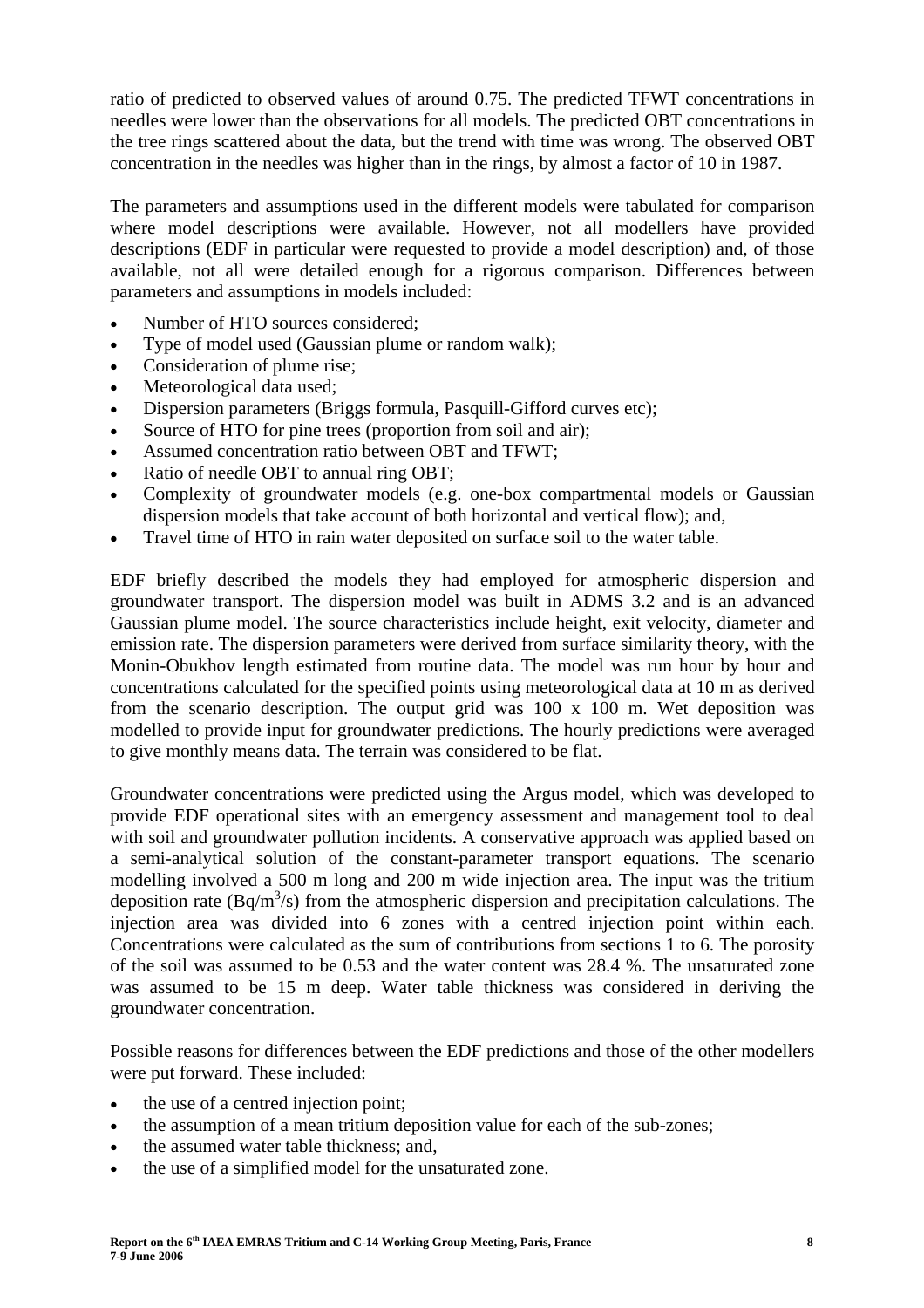# *Next steps*

No further changes to results are permitted unless mistakes have been made (for example, it was agreed that EDF would submit second round results using alternative meteorological data). Any amended results are to be submitted by the end of July.

Information on how HTO air concentrations were calculated by the various models is requested as a priority. These enable plant, rainwater and groundwater predictions to be normalised for each model, which in turn allows a more thorough comparison of the model predictions. Full model descriptions are to be provided by the end of July, and will be used to prepare tables comparing the parameters used and assumptions made. EDF are requested to supply the presentations on their modelling approach directly to Yoshikazu Inoue.

Once the results and requested data are provided, a draft report will be prepared and circulated by mid-October for discussion at the next working group meeting.

# **Comparison of Gaussian Plume and random walk models**

# *Presented by Yoshikazu Inoue*

The accurate prediction of HTO concentrations in air is of primary importance for all modellers since this will affect the predictions of tritium concentrations in the other environmental compartments (groundwater, rain water, biota). Yoshikazu Inoue presented a comparison of the Gaussian plume and random walk dispersion models employed in the pine tree scenario. NIRS used a random walk model (EESAD) and predicted HTO concentrations that were most similar to the observations of all the models employed. However, it is important to note that the differences between observations and predictions are small for all models compared with other scenarios (e.g. hypothetical scenario). Moreover, the differences depend not only on the models themselves, but also on how the meteorological data are treated.

Both Gaussian plume and random walk models were very similar in predicting HTO concentrations a significant distance downwind of the source, but differences were observed in the near field For example, the Gaussian plume model predicted HTO concentrations four times lower than the random walk model 1 km downwind of the source. This may be due in part to the use of a 100-m rectangular mesh in the EESAD random walk model, whereas the Gaussian plume model used either a sector-average approach or a 100 m mesh in the crosswind direction. The 100-m mesh size generated better predictions than the sector approach (both using Gaussian plume models).

Following the presentation a number of points of possible relevance to the comparison were raised:

- Dan Galeriu noted that, for the same input, there appeared to be little, if any, difference between the model predictions, and any slight difference between the random walk and Gaussian plume models was considered to be due to chance.
- Phil Davis noted that random walk models have the potential to be better than Gaussian plume models as long as the extra data they require are available. This was not the case for the pine tree scenario. It would therefore be useful to see a comparison of the two models (Gaussian plume and random walk) using more complex meteorological data.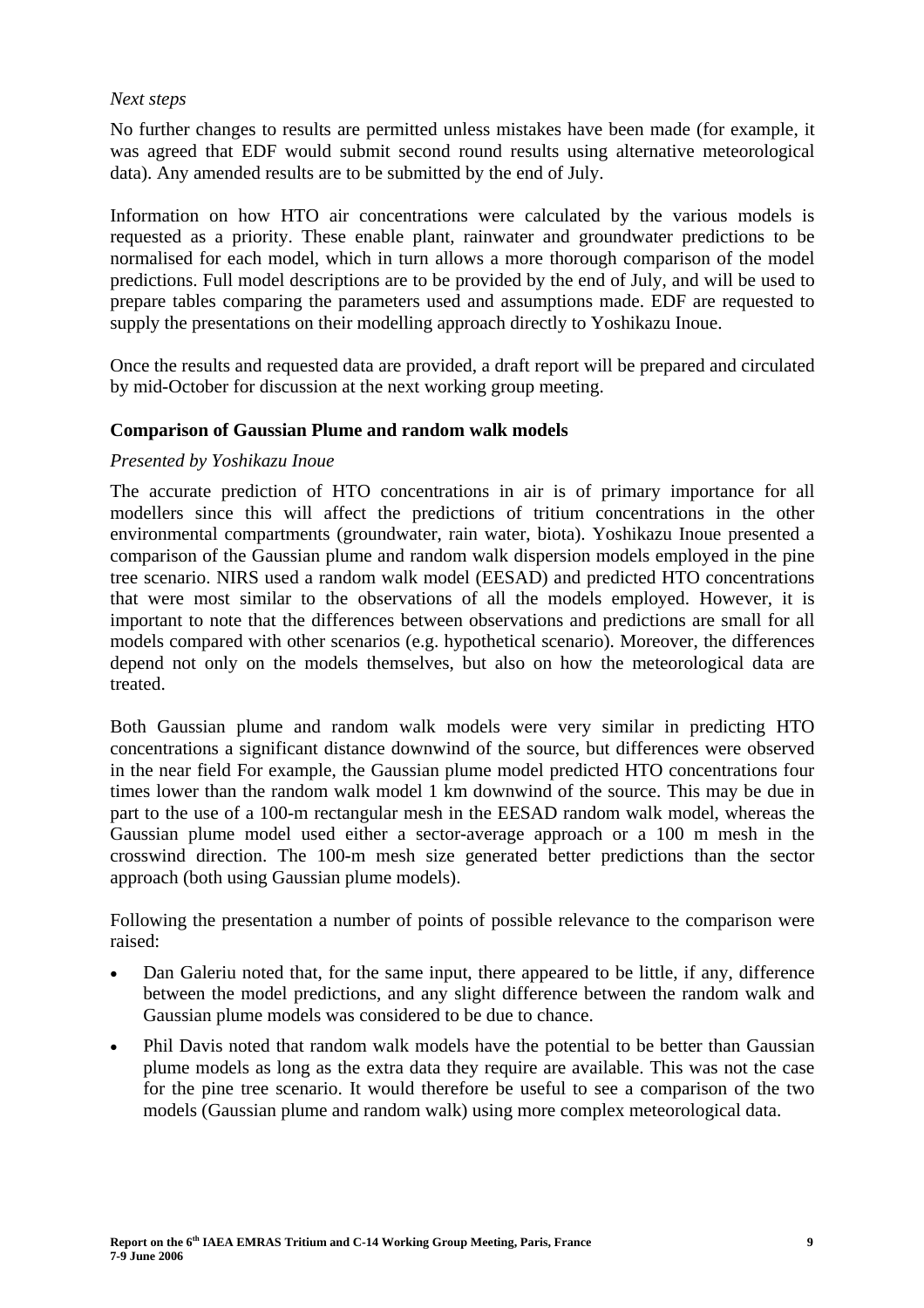# **Round 2 results for C-14 in rice**

# *Presented by Jun Koarashi*

The C-14 rice scenario is based on JAEA monitoring data around the Tokai reprocessing plant (TRP). Monitoring data include discharge rates at three stacks, atmospheric C-14 concentrations at five stations (Stations 1 to 4 and Station N) and C-14 concentrations in rice grain at 3 sites (R1 to R3). Stations 4, N and R3 were control sites.

Modellers were provided with data on weekly discharges, stack height, diameter of the outlet, stack gas temperature and exit velocity and information on the growth of rice plants (which was updated following the  $4<sup>th</sup>$  working group meeting). Hourly meteorological data was also provided as was the annual average background level of C-14 in Japan. Modellers were asked to predict the mean monthly C-14 concentrations in air and in rice grain. Initially there were three participants in the modelling scenario (AECL, IFIN, and NIRS), but following the  $5<sup>th</sup>$ working group meeting, both SRA and EDF also contributed results.

The AECL and IFIN predictions agreed well in both magnitude and trend with the observed concentrations in both air and rice. The predictions of SRA for C-14 in air were higher than observations at both sites, and higher for rice in 1992. The NIRS model predictions were close to the observed data in rice with the exception of 1994–1996 when over-estimates were produced. EDF failed to predict the two peak concentrations in 1992 and 1996, but were otherwise close to observed data. At the control rice site, AECL, IFIN and EDF predictions were all similar to observations.

All participants used a Gaussian plume model to predict air concentrations at the sites. The differences in the results are likely due to the different treatment of plume rise. Differences were also noted in the approach to modelling C-14 concentrations in rice:

- AECL assumed specific activity equilibrium between plant and air on the basis of averaged air concentrations from May to October.
- IFIN applied a C-14 transfer model that took account of three development stages of the rice plant, the advance in the development stage depending on the environmental temperature above a plant specific base temperature. Transfer to the plant was only considered during daylight hours.
- NIRS applied a dynamic compartment model for rice, with a sigmoidal curve used for growth.
- SRA assumed a linear relationship between concentrations in air and rice.
- EDF used a two-compartment model, with one compartment for the vegetative part of the plant and one for the grain. The retention of C-14 was assumed to be proportional to the growth of each part of the plant. Transfer between the vegetative compartment and grain was taken into account.

Jun Koarashi explained that specific reasons for the differences in the results for rice were difficult to identify because the models were different with respect to both air dispersion and plant uptake. It will therefore be necessary to standardise rice concentrations against air concentrations to enable a thorough comparison of the different uptake models. Phil Davis responded that the air concentration predictions were actually very close to the observed data, at least for some models. It was suggested that tables be drawn up to compare the different modelling parameters and assumptions as has been done for the pine tree scenario.

Additional points of relevance for the comparison of results and discussion are provided below: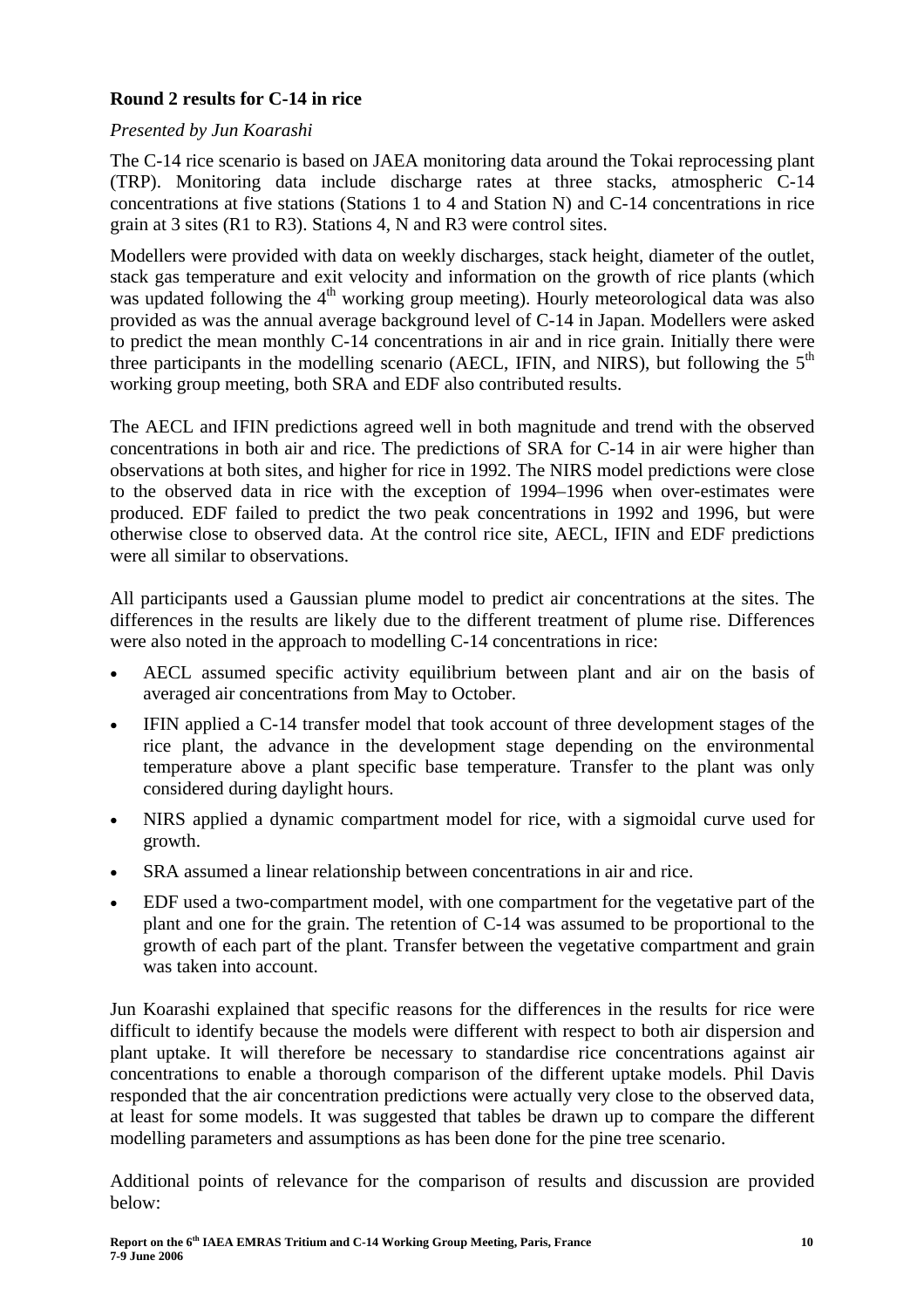- Professor Saito postulated that the difference between his predictions and those of other modellers for rice concentrations may be a result of the way in which the meteorological data were processed.
- Phil Davis questioned why the air concentration predictions from EDF showed peaks. Francoise Siclet responded that these peaks were a result of peaks in emissions, although one peak in air concentrations in 1992 was not reflected in the rice predictions and will be checked. The NIRS results also showed peaks in concentrations, although it was noted that plume rise was modelled incorrectly, which led to high air concentration predictions, particularly at station 1 (close to the source). Mikhail Balonov suggested that the peaks in spring could be due to entrainment of fallout C-14 from the stratosphere into the troposphere.
- Phil Davis questioned the use of dynamic models for predicting long-term average rice concentrations and whether such models would be used in real situations. He noted that the AECL model, which is based on specific activity concepts, produced effectively the same results as those from the IFIN dynamic model. Dan Galeriu responded that the use of dynamic models helps improve the understanding of uptake in the case of accidents and therefore their use is important.
- The inclusion of background concentrations in the predictions was questioned and it was agreed that Jun Koarashi would subtract background in future analyses.

# *Next steps*

All participants are requested to provide predictions for air concentrations at Station 3 (2.8 km southwest of the discharge point) for the period 1991 to 1997. Since a draft report is required for the  $7<sup>th</sup>$  working group meeting, results should be provided by the end of August.

All model descriptions are to be provided by the end of July. A template is available for the writing of model descriptions and participants are requested to use this where possible. Any insights into why modelling results are different from those of other participants are also invited.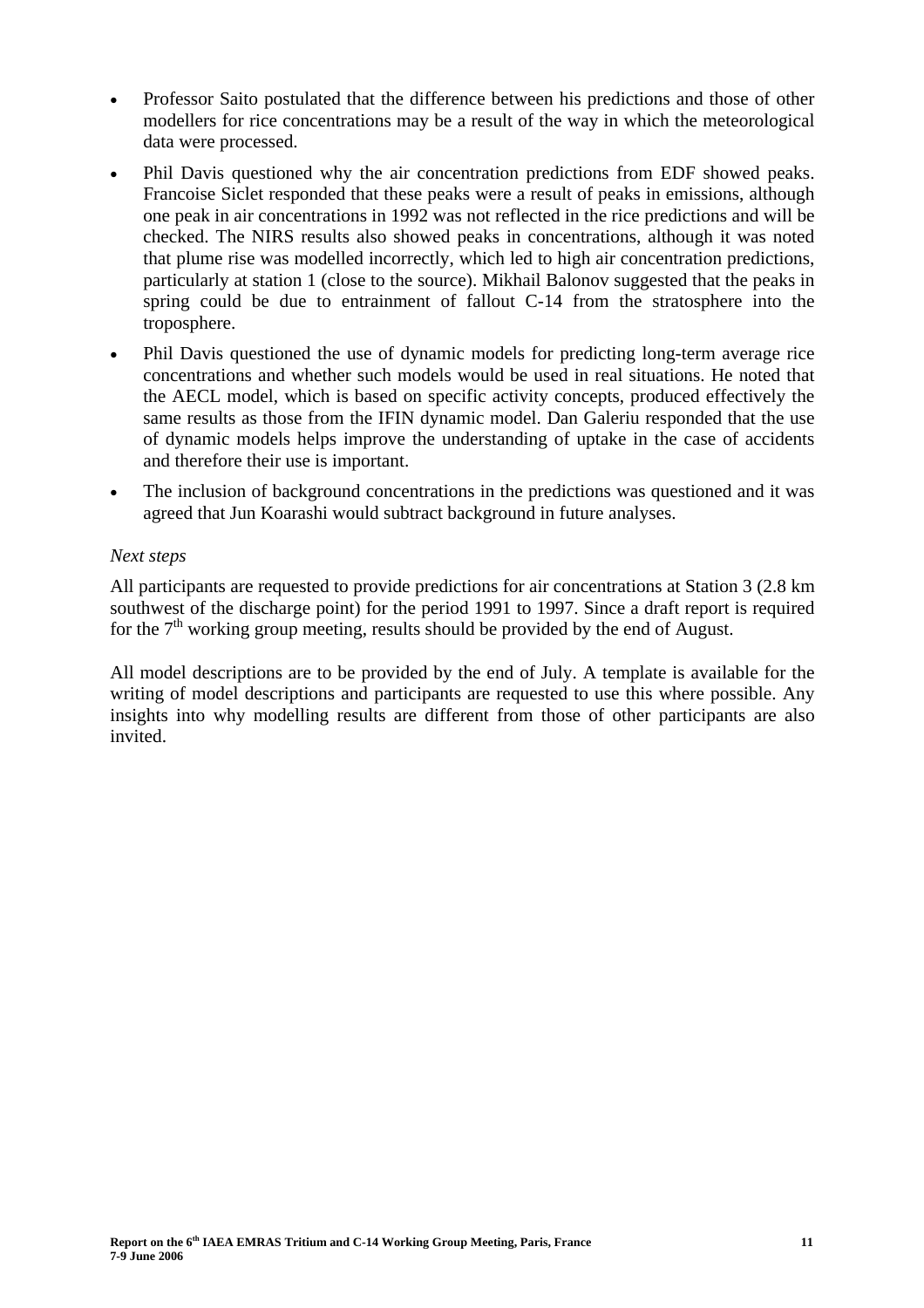#### **First round results for C-14 in potatoes**

#### *Presented by Anca Melintescu*

The C-14 in potatoes scenario was developed following the  $5<sup>th</sup>$  working group meeting in Vienna. The scenario is based on experiments conducted by a PhD student at Imperial College, London. The experiments involved 200 potato tubers that were seeded in August 1995 (later in the year than usual for the UK), and the developed plants were subsequently exposed to  ${}^{14}CO_2$  in a wind tunnel. Three planting densities were employed and fumigation occurred for approximately 10-day periods at 6 different plant growth stages. Samples from plants were taken immediately following fumigation to determine the concentrations of C-14 that were fixed by the plants. Plants were then moved outside to continue growing. A range of temperatures and photosynthetically active radiation was employed. Temperatures increased with time during fumigation and relative humidity increased by around 10%. Plants were not under water stress. The biomass dynamics (average dry weight) of roots, leaves, stems and tubers were determined at each harvest time. Meteorological data for 1995, when the experiments were conducted, was not available and therefore 30-year average data for Cambridge was employed, although it is noted that this leads to some uncertainty. The seeding of potatoes was very late, again giving rise to inherent uncertainty.

Modellers were requested to calculate C-14 concentrations in leaves at each sampling time for each of 6 experiments and the concentrations in tubers at final harvest (including 95% confidence limits). Results were provided by two participants, IFIN and FSA.

The IFIN approach assumed that, since  $>90\%$  of plant carbon comes from the atmosphere, contamination of potato plants was solely from atmospheric C-14. Modelling of C-14 transfer was assumed to be the same as the modelling of natural carbon transfer. Consideration was therefore given to the initial carbon incorporation, loss through maintenance and gross respiration, distribution in plant parts, growth dilution and translocation. Two approaches were used, one complex and one simple. The complex approach used the crop growth model (WOFOST) where growth is dependent upon climate.

The WOFOST model underestimated tuber biomass dynamics, but was quite accurate for the above ground biomass. Following initial incorporation of C-14 there was a decrease due to respiration (C-14 uptake involves both a fast and a slow component). The predictions of tuber C-14 concentration for the third growth stage (P3) were greater than the observations, as were the predictions at the late fumigation stages. Too high a translocation rate from stems to tubers may partly explain these differences. However, overall the predictions were acceptable considering the variability in the observed data and the uncertainty in the model predictions. Experimental uncertainty was at least a factor of 2, and this has made detailed analysis of the results difficult. Model uncertainty was larger than a factor of two, and access to the real meteorological data is required to reduce this.

The simple model employed by IFIN considered dry matter production only and on the whole produced results in reasonable agreement with the WOFOST model. The simple model can therefore be used to predict the initial incorporation of C-14. However, a process-orientated model is required to help explain areas of uncertainty.

FSA used a simple form of expert elicitation in deciding how to model the potato scenario and what parameter values to select. The FSA model predictions for leaves were contradictory to the observations for all scenarios, but results for tubers were quite good. There may therefore have been an error with the input data rather than with the model itself. Paul Kennedy agreed to check this.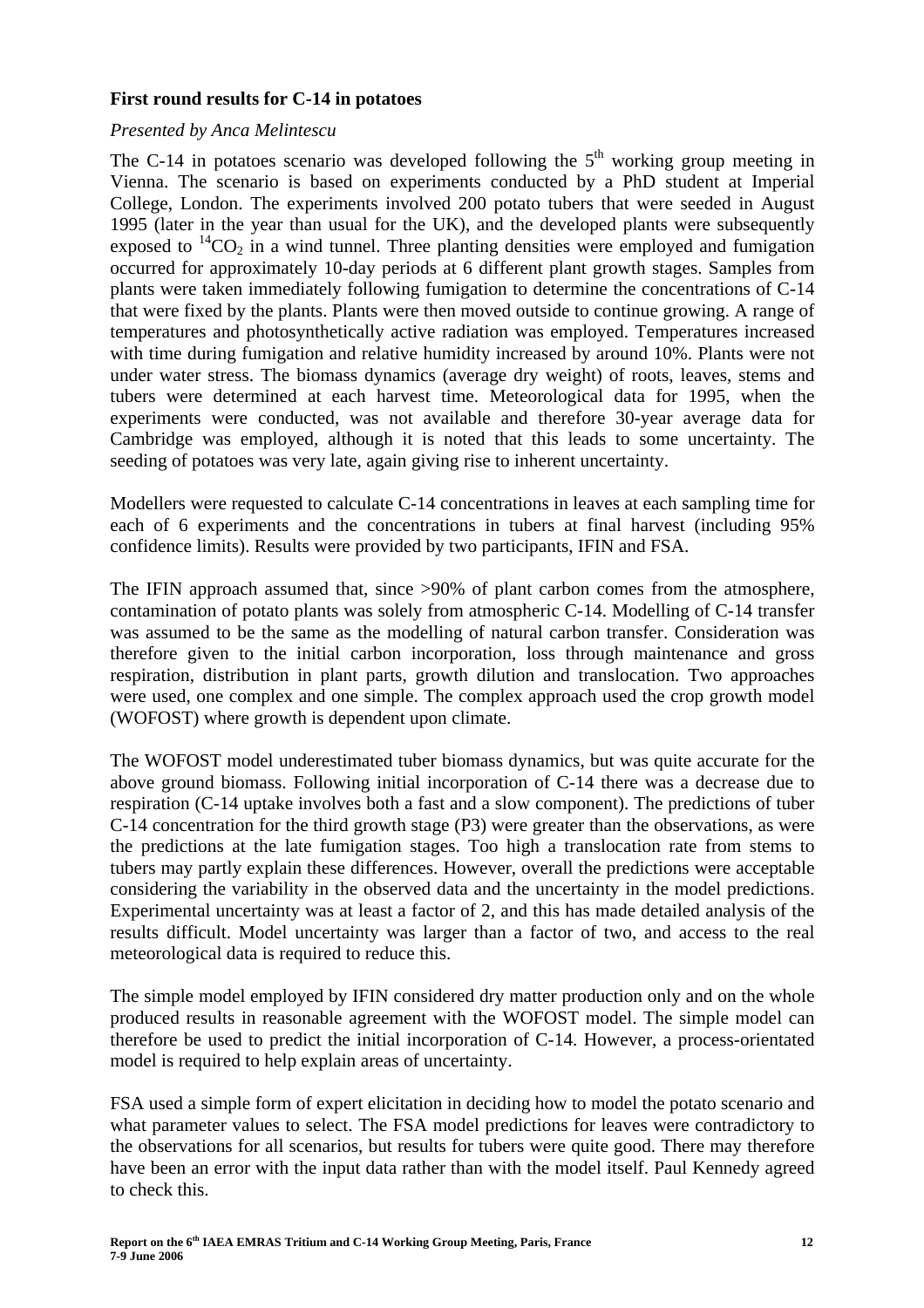Points of note from the scenario were that the plant genotype was found to be important, as were the respiration dynamics shortly after fumigation and the translocation from stems to tubers during early fumigation. The issue of whether the yield could be considered correct due to the late seeding was raised by Francoise Siclet. In response, Anca explained that the growth was unlikely to be typical, but the opinion of the student who conducted the experiments is not known.

Discussions on the route of uptake of C-14 by plants then took place. Franz Baumgärtner noted that for photosynthesis, plants take up water from the ground and carbon from air. However, Dan Galeriu explained that  ${}^{14}CO_2$  dissolved in water could also contribute to C-14 concentrations within the plant, although this pathway makes up only by a small percentage (2-10 %) of the total plant concentration. This contribution can be more important in the case of radioactive waste management activities when C-14 in soil solution, and thus C-14 uptake by roots, may increase. However, even in such situations the primary route of uptake would be as a result of degassing of  ${}^{14}CO_2$  from soil into the canopy atmosphere and uptake by the plant through photosynthesis. C-14 in roots is therefore primarily a result of translocation from leaves to roots via the stem.

#### *Next steps*

Paul Kennedy is requested to check the FSA model to ensure the input data were correct and to produce second round results for the scenario. Francoise Siclet also indicated that EDF would be interested in submitting results. It is requested that any new or revised results be provided by  $1<sup>st</sup>$  October. Following this, results will be analysed and a draft report produced for the plenary meeting in November.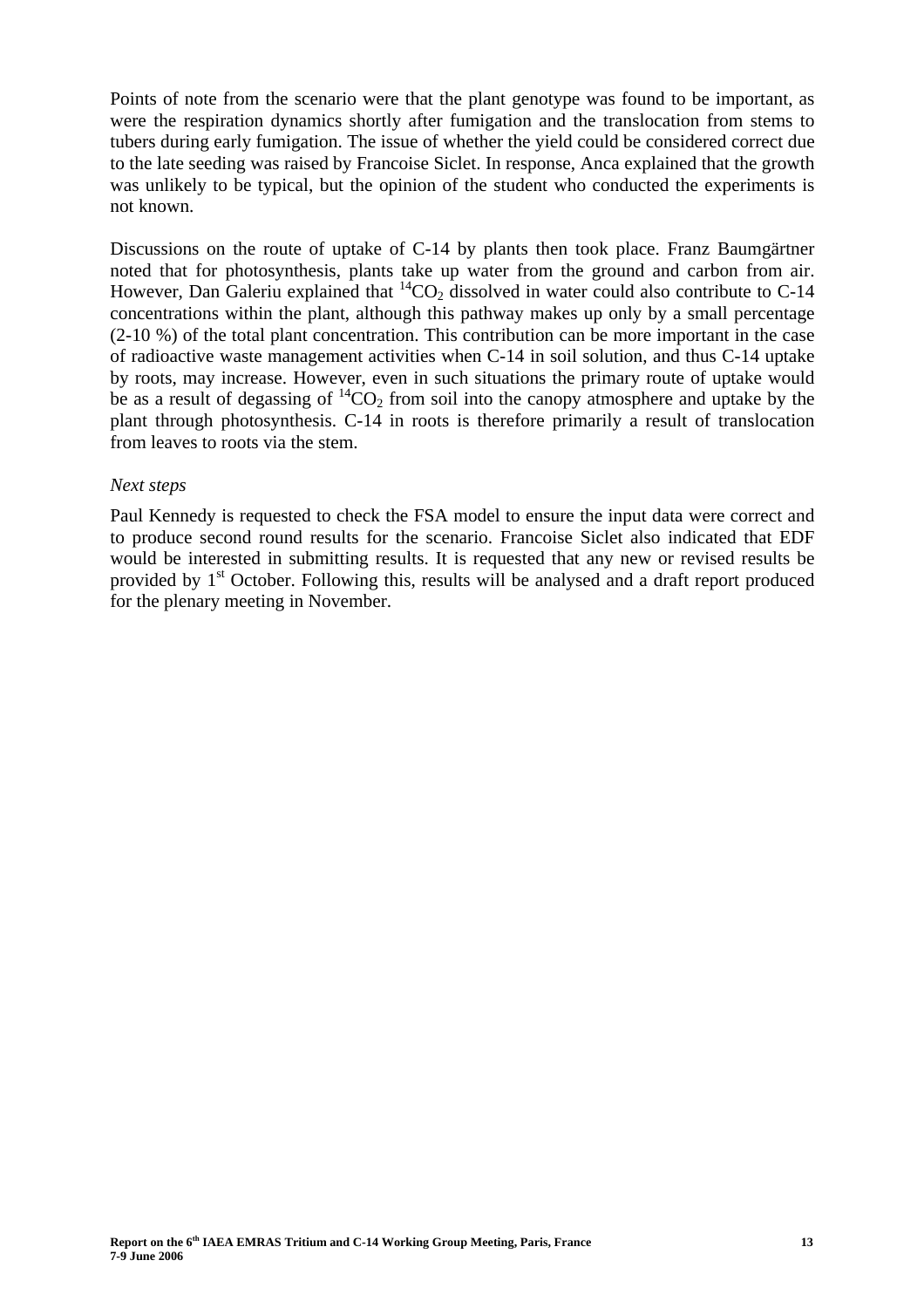#### **Second round results for the mussel H-3 scenario (uptake phase)**

#### *Presented by Phil Davis*

The mussel scenario is based on data from Perch Lake, a shallow water body that receives input of radionuclides, including H-3, from upstream waste management areas. The lake supports diverse biota including Barnes mussels, which are the focus of the scenario. Mussels were transplanted from a control site (Ottawa River) into Perch Lake in two separate locations where *in situ* populations of mussels are found. Four mesh cages, each containing 64 mussels (9-11 cm length), were used. Two were suspended in the water column and therefore received exposure to radionuclides within the water column only; the other two were placed at the sediment-water interface and filled with sediment to provide exposure to radionuclides both within the water column and associated with sediments. Following transplantation, the mussels were sampled after 1 and 2 hours and then at increasing time intervals up to 86 days. Mussels at the control location (Ottawa River) were also sampled and water and sediment samples were taken at matching time intervals at all sampling sites. Analysis included OBT and HTO in tissues, water HTO concentrations, water and air temperatures and mussel shell length and fresh weight. No change in shell length or weight was observed over the study period and no mortalities occurred.

Observations indicated that HTO concentrations in the mussels increased to that of the lake water rapidly (within the first hour). Concentrations of OBT increased from a background level of around 45 Bq/l to around 170 Bq/l within the first hour, remained at this concentration for the duration of the first day, and then began to increase once again. Over the last 40 days, a decrease in OBT was observed. It was noted by Mikhail Balonov that, due to the lifespan of the mussels, the 3-month exposure was probably insufficient to allow equilibrium to be reached and this should be explained in the report.

Modelling results were provided by five participants (NIRS, SRA, IFIN, EDF and TUM). Most modellers underestimated the initial rate at which HTO was taken up, and therefore underestimated the HTO concentration in the mussels in the first few hours following transplantation. However, all models predicted (correctly) that the HTO concentration in the mussels eventually reached equilibrium with the water concentration. All modellers underestimated the initial OBT concentration, partly because background concentrations were not accounted for. Only one model (EDF) predicted the dynamics of OBT concentrations well. The TUM and IFIN models predicted small differences in concentrations as a result of exposure from water only or water plus sediment; in contrast, the observed concentrations were the same for these two exposure scenarios.

Particular differences in modelling approaches were identified:

- IFIN assumed that mussels grew throughout the exposure period, but measurements indicated that mussel length and weight did not change over the course of the study (as expected since the mussels were approx 14 to 15 years old); and,
- TUM predicted buried tritium rather than what is traditionally considered to be nonexchangeable OBT.

Following the initial presentation of results, individual modellers were asked to describe their models and to try to explain why their predictions did not match the observations. Possible reasons for differences included: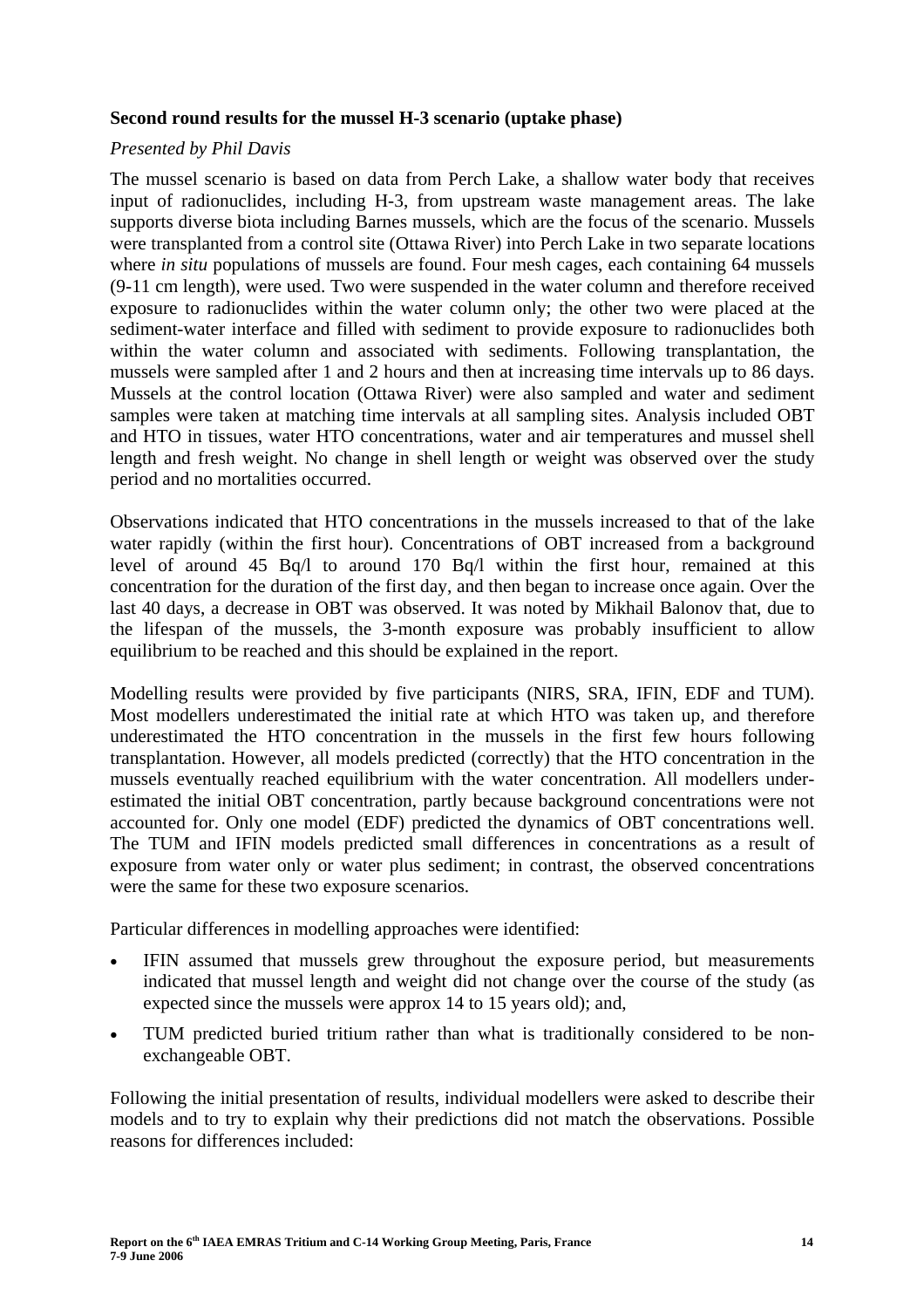- The values of the transfer co-efficients used:
- Use of mean HTO concentrations for lake water (in reality the HTO concentration decreased slowly throughout the exposure period);
- The assumption that equilibrium was reached, whereas the experimental results indicated that this was not the case even after 86 days;
- The type of mussel on which models were based (there may be physiological differences between species); and,
- The inclusion or exclusion of factors to take account of the effect of temperature on mussel metabolism.

Possible reasons for the under-prediction of the initial OBT concentration were discussed. Phil Davis questioned whether Perch Lake was perhaps special in some way that means the standard transfer parameters do not apply. Mikhail Balonov suggested that in transporting mussels from one environment to another, changes in food abundance may have resulted in a rapid uptake when entering a food-rich environment. The decrease in concentrations between days 40 and 80 could result from the catabolism of proteins no longer required at that time of year (September). Catabolism could occur more rapidly than any further increase in OBT attributable to food intake, resulting in a net loss.

Finally, Francoise Siclet noted that no information has been made available on phytoplankton concentrations in the lake and this data would help to improve the stomach turnover rate in the EDF model. Information on the filtration rate of Barnes mussels would also be advantageous since that of *Mytilus edulis* was used as representative of the lake mussels.

# *Next steps*

Participants are requested to further consider explanations for the changes in tritium concentrations within the mussels.

Any mistakes in submissions should be corrected and amended results sent to Tamara Yankovich by mid-September. Model descriptions should also be provided in EMRAS format by this date. It is also requested that uncertainties be estimated and provided along with information on how these were derived. Where results are revised following the release of the observations, this will be noted in the report.

If available, information on the metabolism of Barnes mussels and phytoplankton concentrations during the transplantation period within Perch Lake are to be provided.

The first draft of the report will be distributed by October  $24<sup>th</sup>$  for discussion at the next plenary meeting.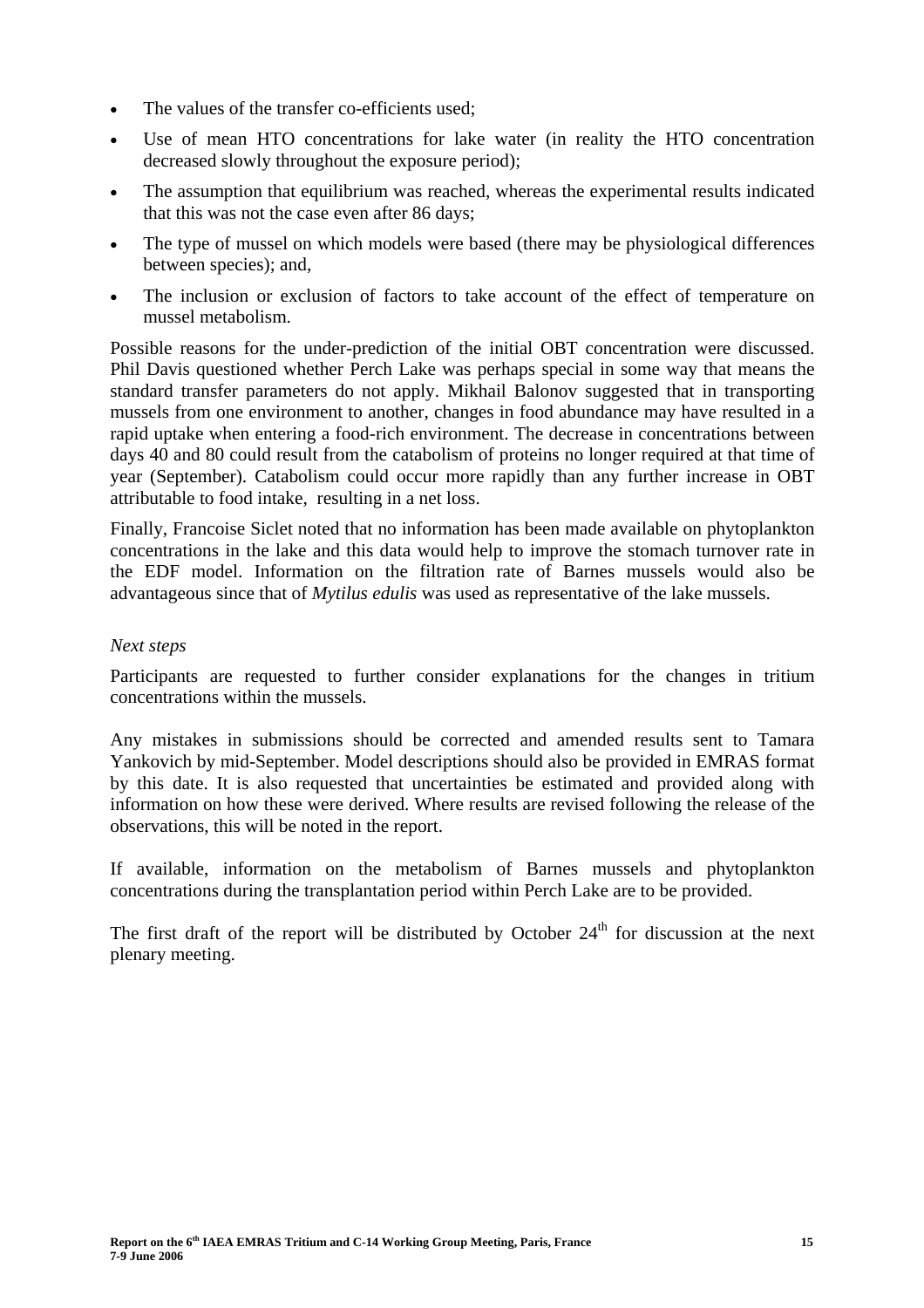# **Scenario description for the mussel H-3 scenario (depuration phase)**

# *Presented by Phil Davis*

The Scenario for the depuration phase is very similar to that of the uptake phase, but with the difference that mussels that had spent all their lives in Perch Lake and were therefore in equilibrium with environmental concentrations of around 5,000 Bq/l were transplanted to a control site with a background activity of 50 Bq/l.

Following transplantation, HTO and OBT measurements were taken hourly for the first two hours and then for longer periods. The same supporting information was made available as for the initial scenario.

#### *Next steps.*

Modelling results are requested from any interested participants by  $30<sup>th</sup>$  September.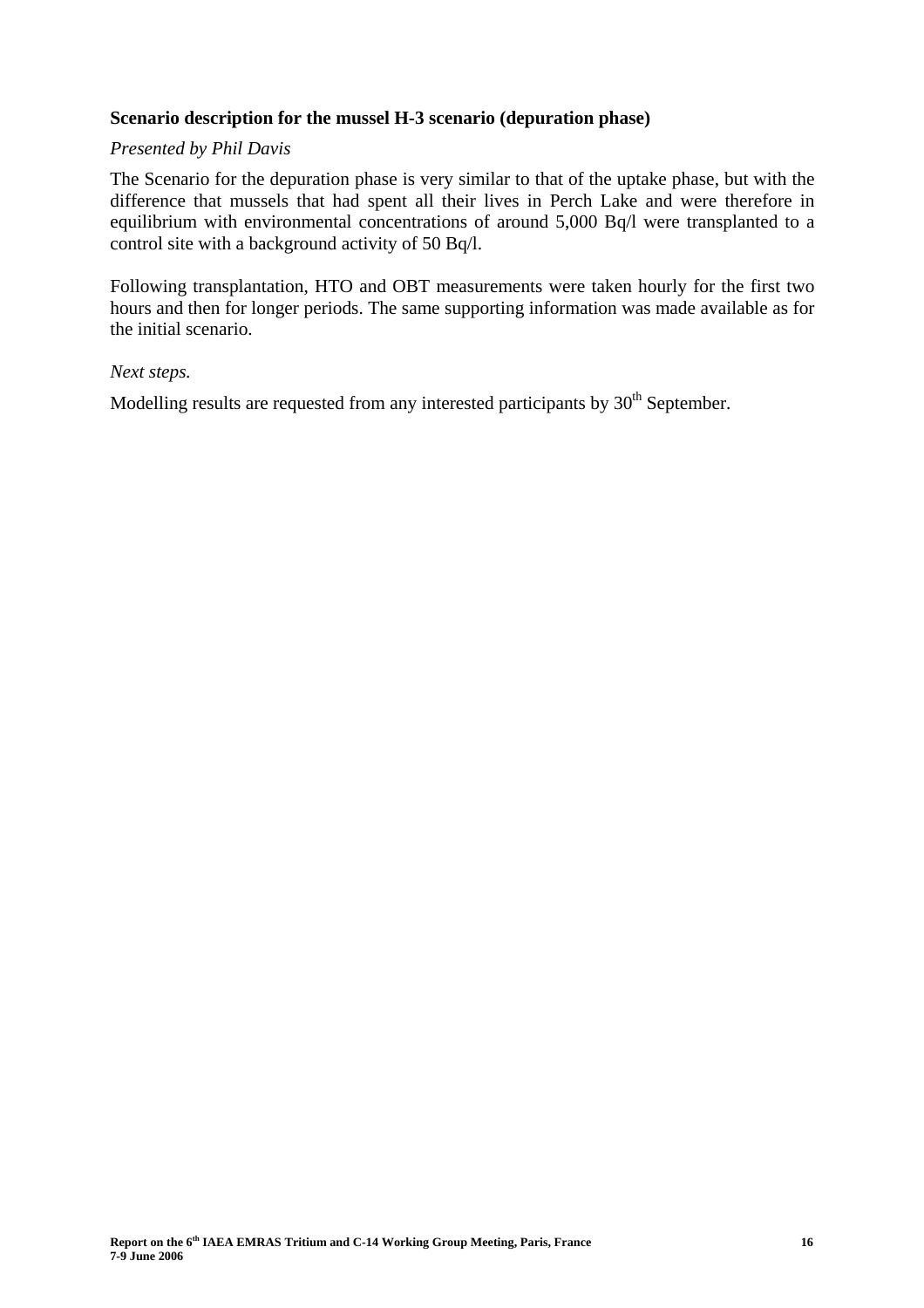# **Nature & definition of OBT**

# *Presented by Phil Davis/Franz Baumgärtner*

There have been a number of iterations of the OBT nature and definitions document, the most recent of which was provided prior to the meeting for discussion, and is reproduced below.

**Definition:** OBT is the activity in the combustion water of dry biomatter that has been washed repeatedly with tritium free water. It represents carbon-bound tritium and buried tritium that was originally formed in living systems through natural environmental or biological processes from HTO (or HT via HTO). Other types of organic tritium (e.g. tritiated methane, tritiated pump oil or radiochemicals) should be called tritiated organics, which can be in any chemical or physical form.

# **Notes**:

(i) OBT should not include the exchangeable fraction (tritium bound to sulphur, nitrogen or oxygen) that can be removed by washing with tritium-free water. This fraction depends strongly on the HTO concentration in effect at the time of sampling and can exchange quickly with water vapour during analysis. Inclusion of the exchangeable fraction would lead to results that are highly variable and difficult to interpret.

(ii) Exchangeable OBT should be removed by moderately drying the sample without decomposing the molecular structures, washing the residue repeatedly with tritium free water and then drying the material again. The OBT concentration can then be determined as the tritium activity in the dry sample. This is generally done by combusting the sample and determining the activity in the combustion water by liquid scintillation counting, or by analysing the sample by He-3 mass spectrometry.

(iii) In the washing process, exchangeable tritium nuclei are removed and replaced by hydrogen nuclei, but exchangeable hydrogen nuclei are simply replaced by other hydrogen nuclei. Thus measurements of OBT do not reflect the specific activity of the nonexchangeable hydrogen. This specific activity can be estimated by dividing the measured concentration by the fraction of non-exchangeable hydrogen nuclei in the sample. For example, this fraction has been empirically determined to be 0.78 for leaf tissues but different values may apply for other plant or animal materials. Care must be taken in comparing model predictions and experimental data that the same quantity (OBT concentration or specific activity of non-exchangeable hydrogen nuclei) is being considered.

(iv) OBT concentrations should be reported in units of Bq/L of combustion water. This is the fundamental unit that can be converted, if necessary, to the specific activity of the nonexchangeable hydrogen nuclei. Use of Bq/L makes it easy to compare concentrations in different media and to determine whether specific activity is depleted, preserved or enriched when tritium is transferred from one compartment to another.

(v) OBT refers to organic tritium formed from HTO by natural processes in living organisms, or in materials such as soils or lake sediments that are derived from living material. Put another way, OBT is that organic tritium that imparts a dose consistent with the dose coefficient traditionally used for OBT. All other types of organic tritium, no matter how they form or how they appear in the environment, should be called tritiated organics and assigned their own dose coefficient for purposes of dose calculation.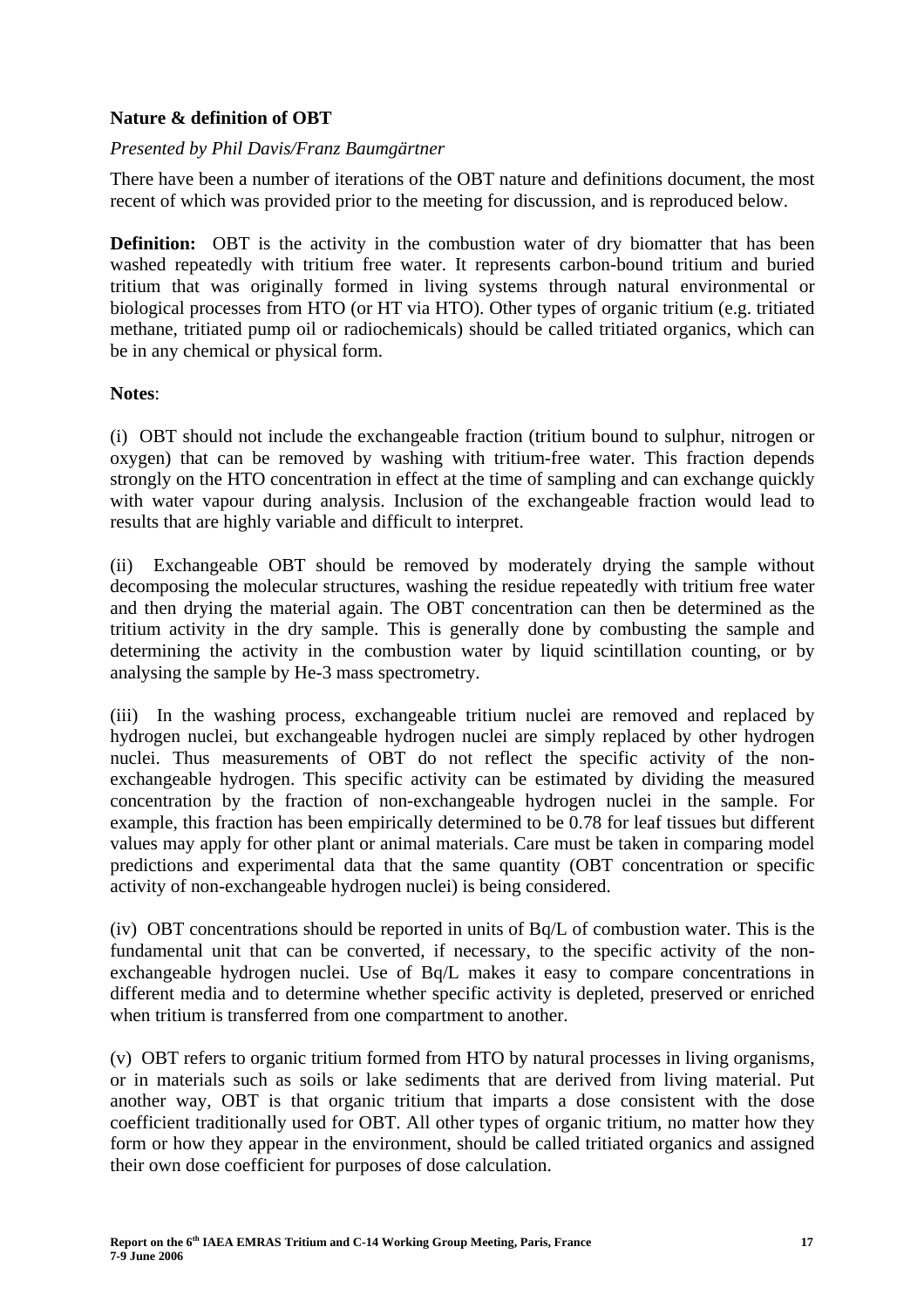Phil Davis explained that the definition is from the analytical perspective and therefore preserves current analytical techniques. Essentially the same methods are used worldwide for analysis so, if the definition is changed, there may be a requirement to also change these methods. Current dose coefficients for OBT are based on current measurement techniques. Therefore, if the definition of OBT were now changed to only carbon bound tritium then dose coefficients would also have to be modified.

Due to the concern over buried tritium, both AECL and Franz Baumgärtner previously conducted experiments to determine whether buried tritium is a large component of what is traditionally measured as OBT. The experiments of both groups were conducted using denaturing agents to unfold molecules, which enabled any buried tritium to be exchanged, and results were compared to samples analysed by the traditional technique. AECL results indicated a reduction in OBT following denaturing, but this was only by a few percent. AECL therefore concluded that less than 20% of OBT could be buried tritium. Franz however found that a large proportion of measured OBT could be buried tritium. Due to the contradictory results, there is still debate on this issue.

Franz explained that the definition should not be linked to particular experimental procedures. However, if it is necessary to retain some link to such procedures, the following amendment to the definition was suggested. '*OBT concentrations are determined experimentally as the activity of non-exchangeable tritium in the combustion water of the dried sample in question. Care has to be taken that buried tritium which is not dose relevant is excluded*.' If further details of analysis are required, then the following could be added. '*That can be achieved by extraction with tritium free water of the biomatter that is degraded to the primary structures. At low temperatures, water has to be volatilized without evaporation isotope effect (nonequilibrium sublimation). At elevated temperatures, loss of total organic carbon has to be avoided. The residual water in the final sample ready for combustion should be in the low ppm range*'. Any further definition would require more detail of the analytical steps (such as exact temperature during freeze-drying etc).

Phil voiced concern over this proposed definition since, if only carbon bound OBT was measured, then analysis results would be lower than those using the current methods, which would result in lower dose calculations. As noted previously, dose coefficients are based on the traditional definition that includes buried tritium. Therefore, if lower sample concentrations were measured then there would be a need to increase the dose coefficient to take this into account. The overall dose would not therefore change.

Mikhail Balonov noted that the dose is not strongly dependent on the exact form of tritium in the sample. If all of the tritium in a given dry sample is carbon bound, the current OBT dose coefficient  $(4.2 \times 10^{-11} \text{ Sv/Bq})$  would apply. If all the tritium were buried tritium, the current HTO dose coefficient  $(1.8 \times 10^{-11} \text{ Sv/Bq})$  would be used. This is a difference of a factor 2.3 only and so is not a major issue.

Following the discussions, Mikhail Balonov proposed a few minor alterations to the current definition. Firstly, it was requested that the definition, as given above, be altered slightly so that the definition is given in the first instance and is followed by the procedure for determining OBT. It was also noted that not all methods use combustion to analyse OBT, Mikhail therefore suggested the definition be changed to '*OBT is generally determined as combustion water*'. An amendment to the third note was also requested to ensure that it is made clear that '*0.78 for leaf tissues*' refers to dry leaves. Mikhail also requested that in the third and fourth notes, typical procedures for drying matter be referred to since differences in procedure may affect the analytical results. Finally, it was agreed that '*exchangeable OBT*' would be changed to '*exchangeable tritium*'.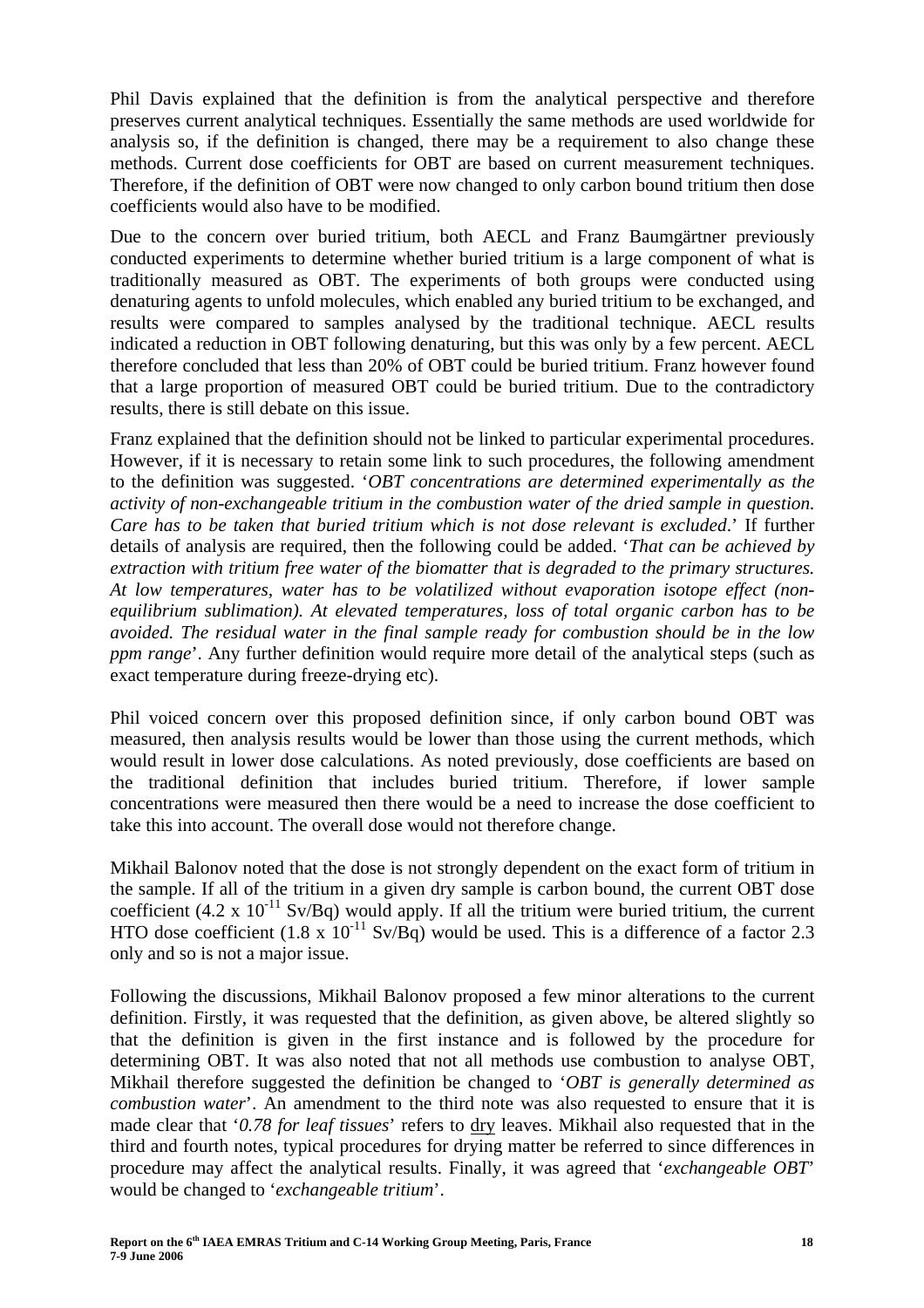# *Next steps*

The overall consensus following discussions was that the current definition should be retained with the modifications suggested by Mikhail Balonov. The opinion of Franz was noted and, in the future it may be possible to take his comments on board.

Any additional amendments to the definition above are requested by the end of July. These should be sent either to Phil Davis or to the Secretariat for incorporation. These will either be accepted outright or will be put for discussion at the next meeting.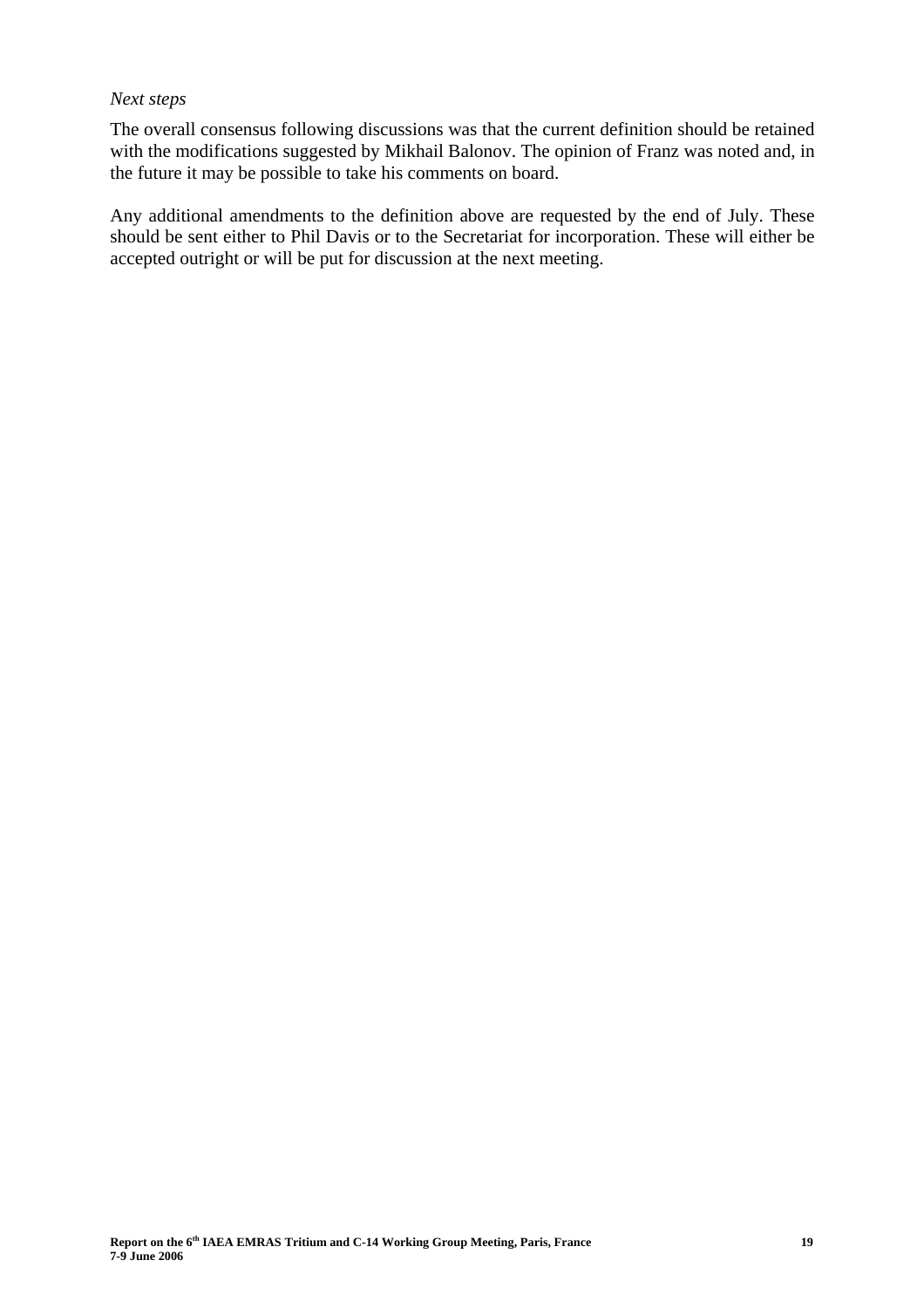# **First round results from pig scenario**

# *Presented by Dan Galeriu*

The pig scenario was developed following the recommendation at the November 2005 meeting that the group adopt a scenario to test models that describe the transfer of tritium in large farm animals. The scenario was defined on the basis of an unpublished data set, and considers a pregnant sow of around 180 kg that was given feed contaminated with OBT for 84 days before delivery. After giving birth the sow was slaughtered and tritium activity in various organs measured. In the 84-day contamination period, concentrations in urine and faeces were also monitored. Modellers were asked to predict total tritium in urine, HTO and OBT in faeces and HTO and OBT concentrations in various organs. The number of piglets in the litter was unknown, as was information on maternal growth. Food composition was known, but the metabolisable energy of food was not available. The increase in food intake during the exposure period reflected the maintenance need, gestation need and maternal growth.

FSA and IFIN participated in this scenario. FSA used the model PRISM whereas IFIN used two models, ROUK<sup>+</sup> and STAR. The STAR model uses separate compartments for fast and slow exchange, and was derived primarily for the calculation of HTO in cows and sheep. ROUK+ uses energy and hydrogen metabolism and requires a knowledge of the composition and metabolic rate of organs and contains 5 slow compartments for OBT compared to the 1 slow compartment in STAR.

All models gave predictions in reasonable agreement with the observations for tissue HTO concentrations, with predicted to observed ratios ranging from 0.5 to 3.0. But there was a large variability in predictions for OBT, as one model under-predicted in some tissues by a factor of 10 and another over-predicted by a factor of 10. Overall, the  $ROUK<sup>+</sup>$  model was closest to the observations. Its urine tritium predictions were very close to the observations, although its faecal tritium did not agree so well.

A model inter-comparison scenario was also conducted. This was based on a pig of conventional strain, which was given uncontaminated food and water for the first 55 days of life, and was then fed food and water contaminated with HTO at a concentration of 10,000 Bq/l for 50 days. Uncontaminated feed was then provided for the next 50 days, at which time the pig weighed 110 kg and was slaughtered. Modellers were asked to predict concentrations in urine, faeces and meat. Again both FSA and IFIN contributed, with the FSA meat predictions being high compared to IFIN. Reasons for these differences require consideration.

Finally, a third exercise was conducted that aimed to determine whether accurate results could be obtained by considering a single generic pig or whether the specific strain and diet must be taken into account. The scenario considered pigs that were fed OBT contaminated food for 1 day at a concentration of 1 MBq/kg. Modellers were asked to predict both meat and liver OBT concentrations at slaughter (body mass 110kg) for various pig masses on the day of contamination.

IFIN results for different genotypes were provided. On the whole predictions were quite similar to each other, but were slightly lower for a fattier genotype. It was concluded that, for meat, the genotype of the animal is not too important.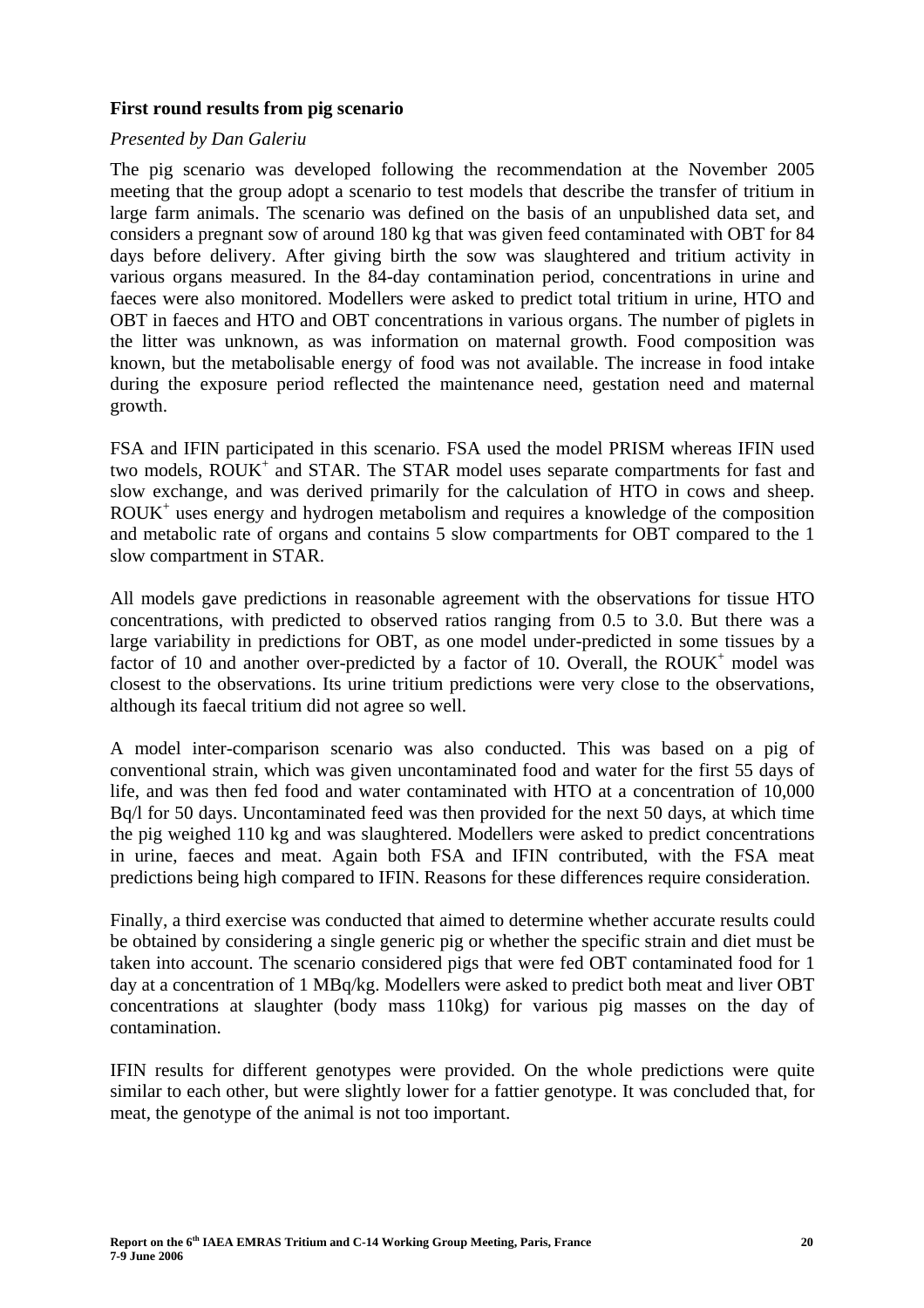# *Next steps*

Francoise Siclet, Phil Davis and Masahiro Saito all expressed an interest in contributing results to the scenario. But it was noted that there could be some difficulty since their models do not distinguish different organs, whereas the scenario requires individual organ concentrations to be calculated. Since the observed organ concentrations are all similar however, Dan Galeriu will be happy to receive averaged results. These should be submitted by 12 October. The predictions will be discussed at the next plenary meeting in November.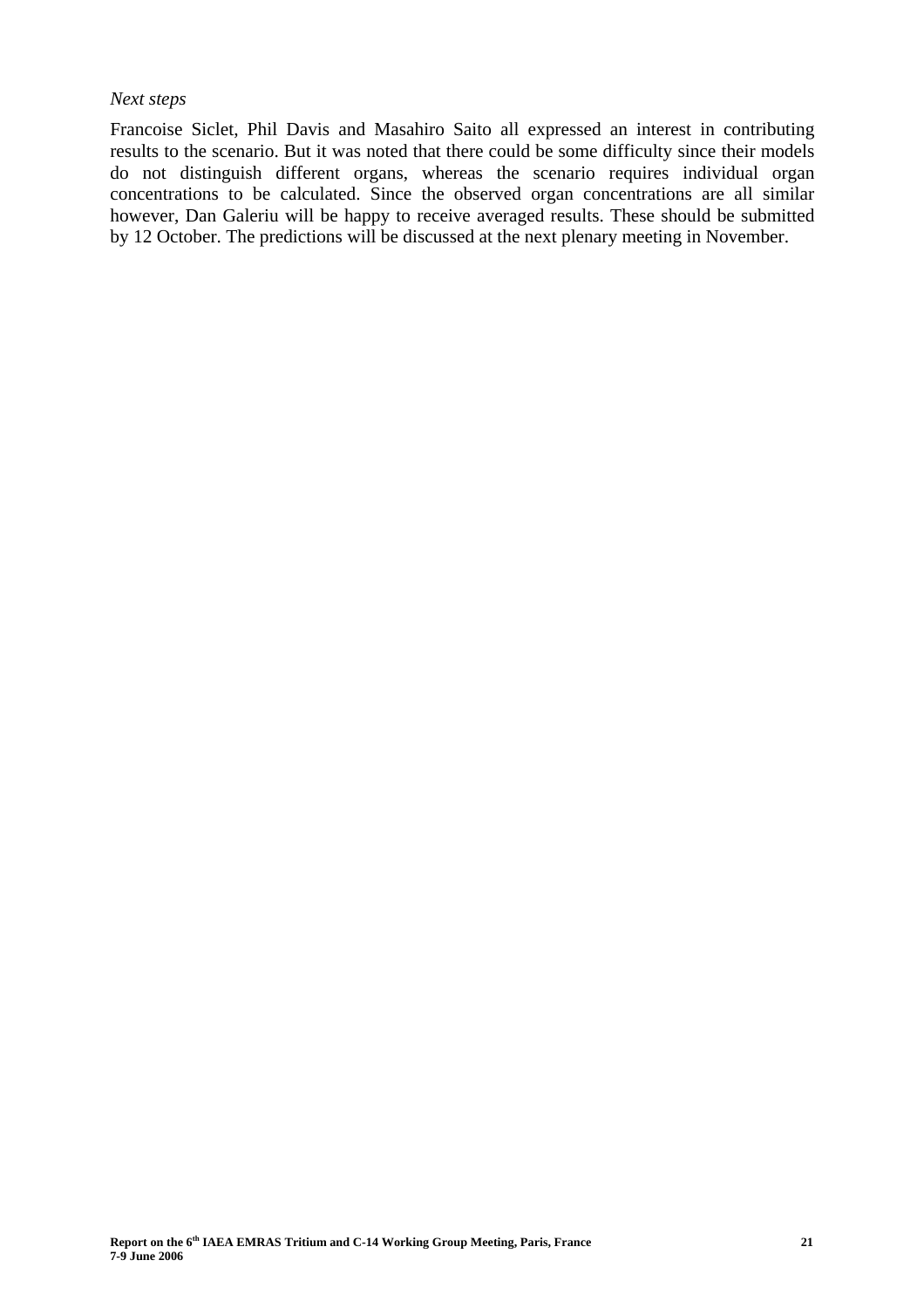# **Contribution to the revision of TRS-364**

*Presented by Philippe Calmon, Dan Galeriu and Phil Davis* 

At the 2005 EMRAS plenary meeting, the TRS-364 WG requested assistance from the Tritium and C-14 WG to provide parameter values for HT/HTO/OBT and C-14 transfer to plants and animals under both dynamic and equilibrium conditions, for inclusion in the revised TRS-364. Ideally, the recommended parameters would have values for which a large amount of high quality data are available, for which distributions can be derived, that are robust, that can be made plant and animal-specific, that can be extended to climates other than temperate and that match the complexity of the transfer parameters recommended for other radionuclides.

Before parameters can be recommended, it is necessary to have conceptual models of tritium and C-14 transfer in mind. Various modelling approaches were presented by Phil Davis for discussion for the pathways of interest.

# **Steady-State Conditions**

# Tritium – Atmospheric Releases

# *Uptake into plants*

Three possible approaches were presented for modelling plant uptake of tritium following an atmospheric release. For HTO the simplest approach is to assume full specific activity equilibrium in all terrestrial compartments. This involves simple equations that only require a few parameters (absolute humidity, water content and water equivalent factors). This approach is easily defensible in terms of conservatism and uses parameters that are readily available. It may however result in overestimates of dose by a factor of three of four. The full specific activity approach can be modified to avoid these over-predictions. It can be assumed that the concentration in the plant is proportional to the concentration in air moisture. This is the concentration ratio approach, which indirectly takes account of tritium entering the plant via root uptake from contaminated soil. Values for the proportionality constant are available in the literature, but they tend to be plant-specific and variable. A more complex approach is to use Murphy's equation, which distinguishes the contributions to the plant from both air and soil. However, for this approach the soil water concentration is required and this is not easy to obtain. Options include the concentration ratio approach (in which the soil concentration is assumed to be proportional to the air concentration, with the proportionality constant determined from empirical data), or more process-oriented models. The more complex the models are made, the more parameter values are required and the less usable the models become.

Following discussions between the Tritium/C-14 WG and Philippe Calmon (TRS WG leader), it was agreed that Murphy's equation would be used for calculating tritium concentrations in plants following a release to air, with the soil concentration determined by the concentration ratio approach.

For predicting plant OBT concentrations, the only simple approach for a steady state system is to assume proportionality between plant HTO and OBT. This was adopted by the WG.

# *Uptake into animals*

Simple transfer parameters have traditionally been used to model the incorporation of tritium into animals in steady state situations. These parameters are empirical and tend to be specific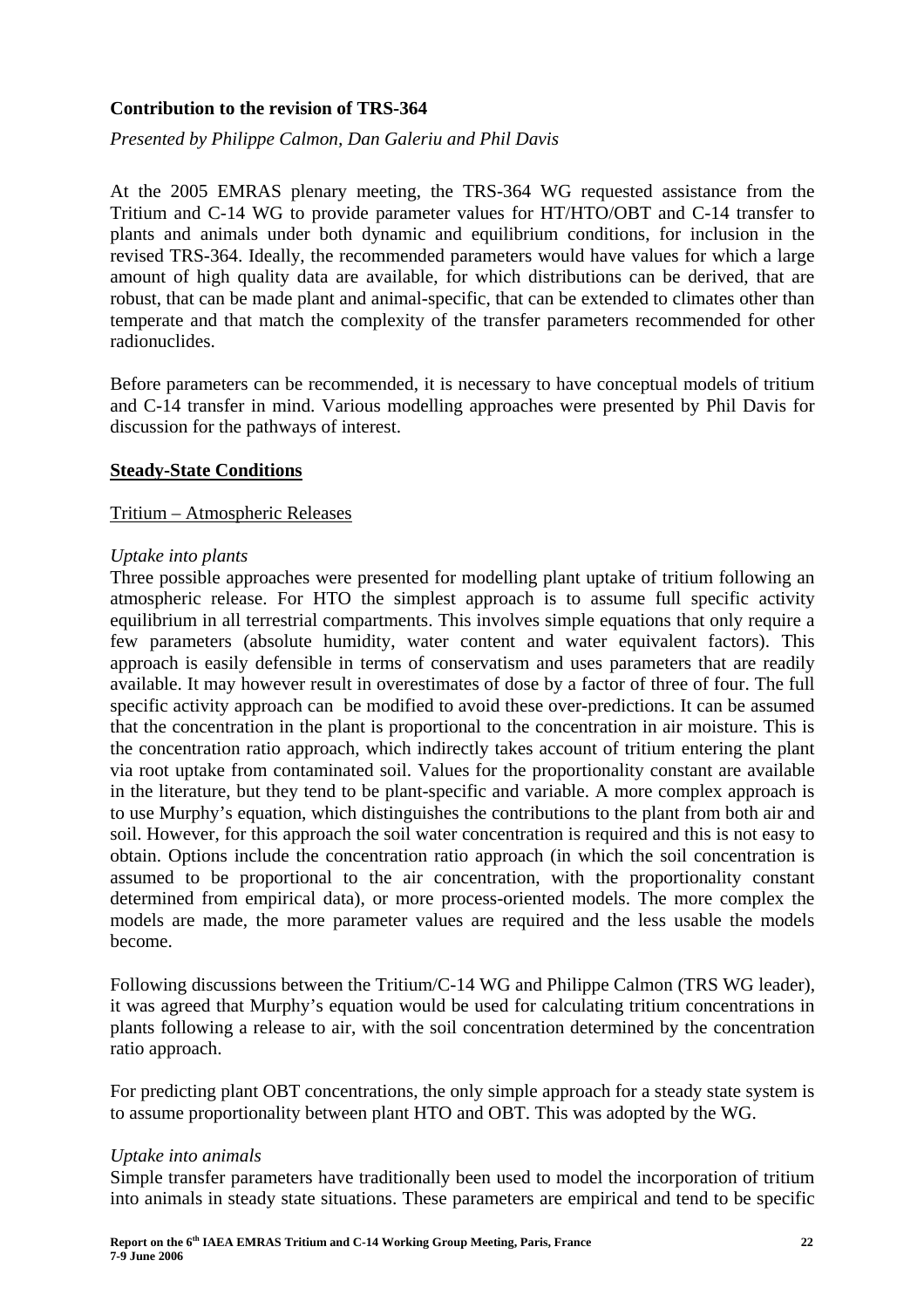to the feed, and type of animal. Another option is a water balance approach where the HTO concentration in the animal is calculated as the weighted mean of the concentrations in the various sources from which the animals draws its water (drinking water, plant water, plant combustion water and air moisture). The approach is considered quite robust and the values of the required parameters are well known and available for different species and diets, so that the model can easily address different climates. However, there is no correspondingly simple model for OBT concentrations in the animal.

Another, fairly complex option suggested by Dan Galeriu (IFIN) is to use a metabolic model based on fundamental data (fraction of water in body parts, turnover rate within body compartments and so on). The required data are available for different species and can be put in the form of concentration ratios to model the transfer of both HTO and OBT from plant to animal. Dan Galeriu has produced these ratios for various different animals. There was some concern that this approach may be too complicated, but overall it was supported, although certain formulae require explanation. Dan's approach was therefore tentatively adopted.

# Tritium – Aquatic Releases

The full specific activity model is appropriate for HTO transfer from water to aquatic plants and animals. Plants growing in water or animals living in water quickly come into equilibrium with the water. Isotopic discrimination will occur in the case of OBT in aquatic plants and animals, so OBT concentrations are generally lower than HTO, but an isotopic discrimination factor can be used to model this. The WG therefore adopted the use of a specific activity model for HTO and a modified specific activity model for OBT.

# Carbon-14 – Atmospheric Releases

For modelling C-14 releases to air, there is only one approach - full specific activity. Plants take up the vast majority of their carbon from the air (there is essentially no uptake via the root) and animals draw their carbon from ingestion. Full specific activity models are simple and only require the stable carbon content of air and stable carbon content of plants or animals as parameter values. The WG therefore adopted the use of specific activity models for C-14 releases to air.

# Carbon-14 – Aquatic Releases

The specific activity approach is also the approach of choice in modelling C-14 uptake from water to aquatic plants and animals. Dissolved Inorganic Carbon (DIC) is the form of C-14 that is normally released with liquid effluents and is the form most readily taken up by aquatic plants. Thus it was proposed to base the specific activity model on DIC concentrations. It was originally thought that such a model would exclude benthic molluscs and fish, which access Total Organic Carbon (TOC). However, Francoise Siclet pointed out that DIC is a good basis for specific activity modelling for these species as well, and the WG adopted this approach generally for C-14 transfer in aquatic systems.

# Tritium and Carbon-14 – Release to soil

Parameters are also required for models that address releases of both tritium and C-14 to soils, including soils contaminated via irrigation. It was confirmed by Philippe Calmon that these should be considered but they were not discussed at this meeting.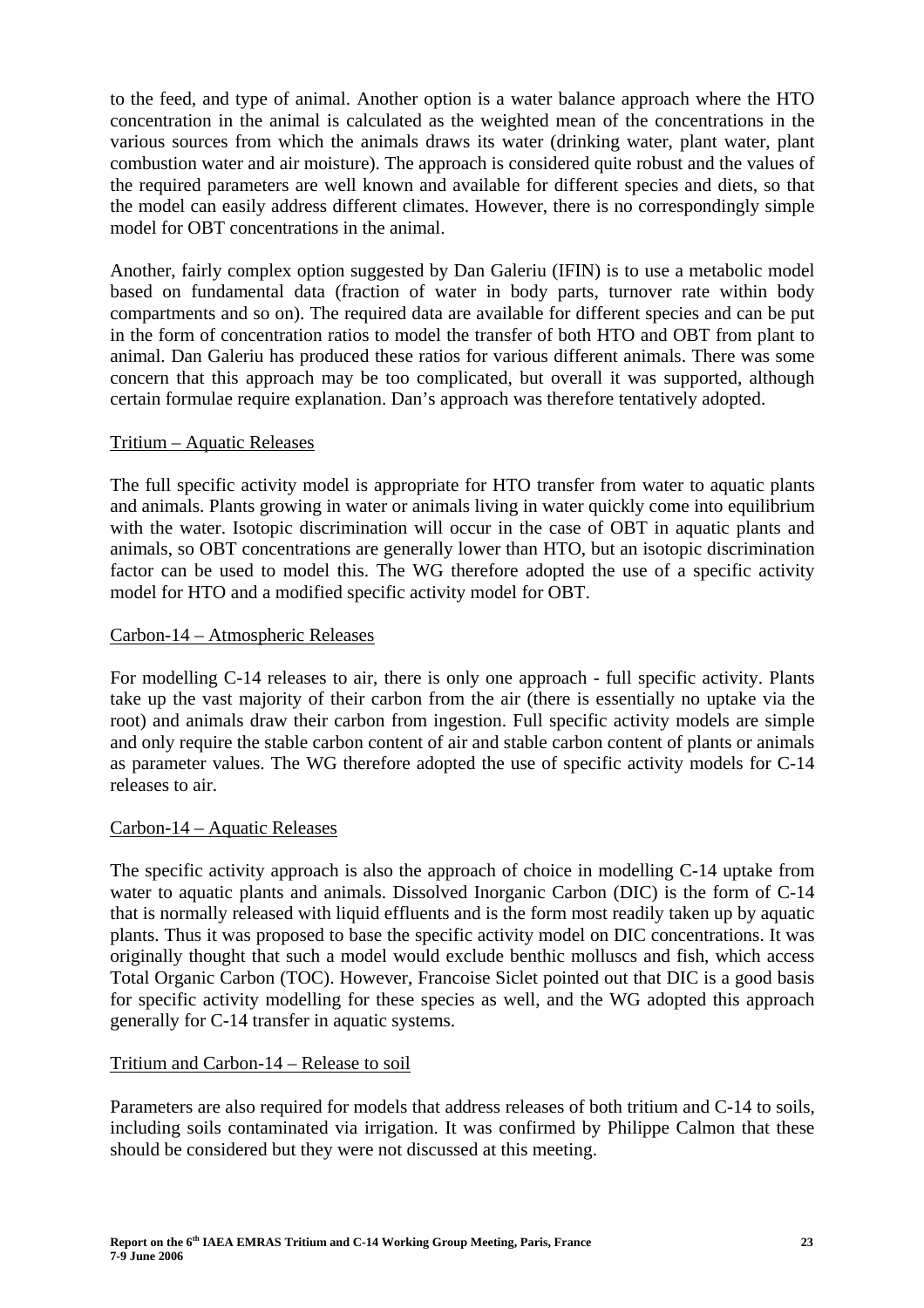# **Dynamic Models**

TRS-364 addresses dynamic models as well as steady-state conditions. Dan Galeriu presented an IFIN model that may be of use in deriving the required factors. However, following discussions, Phil Davis recommended that, due to the difficulties and uncertainties involved in modelling both C-14 and tritium dynamically, the WG would not recommend a dynamic model to the TRS-364 WG, but will discuss the issues and indicate why a generic model cannot be used at this point in time.

#### *Next steps*

Lists of parameter values are requested for the November meeting. By mid-August, Phil Davis will prepare and distribute a table of the required parameters, to which all WG members are requested to contribute values from their databases.

The minutes from this meeting will be provided to the TR-364 WG and similarly Philippe Calmon will distribute the TRS-364 minutes to the Tritium/C14 WG. Agreement from both WGs will be obtained before moving on.

Phil Davis will amend the draft TRS-364 revision document presented at this meeting by removing the models that won't be used and adding more description for those that will. This will be done by the end of September.

Francoise Siclet is requested to draft a note by November on modelling carbon concentrations in air from contaminated soil.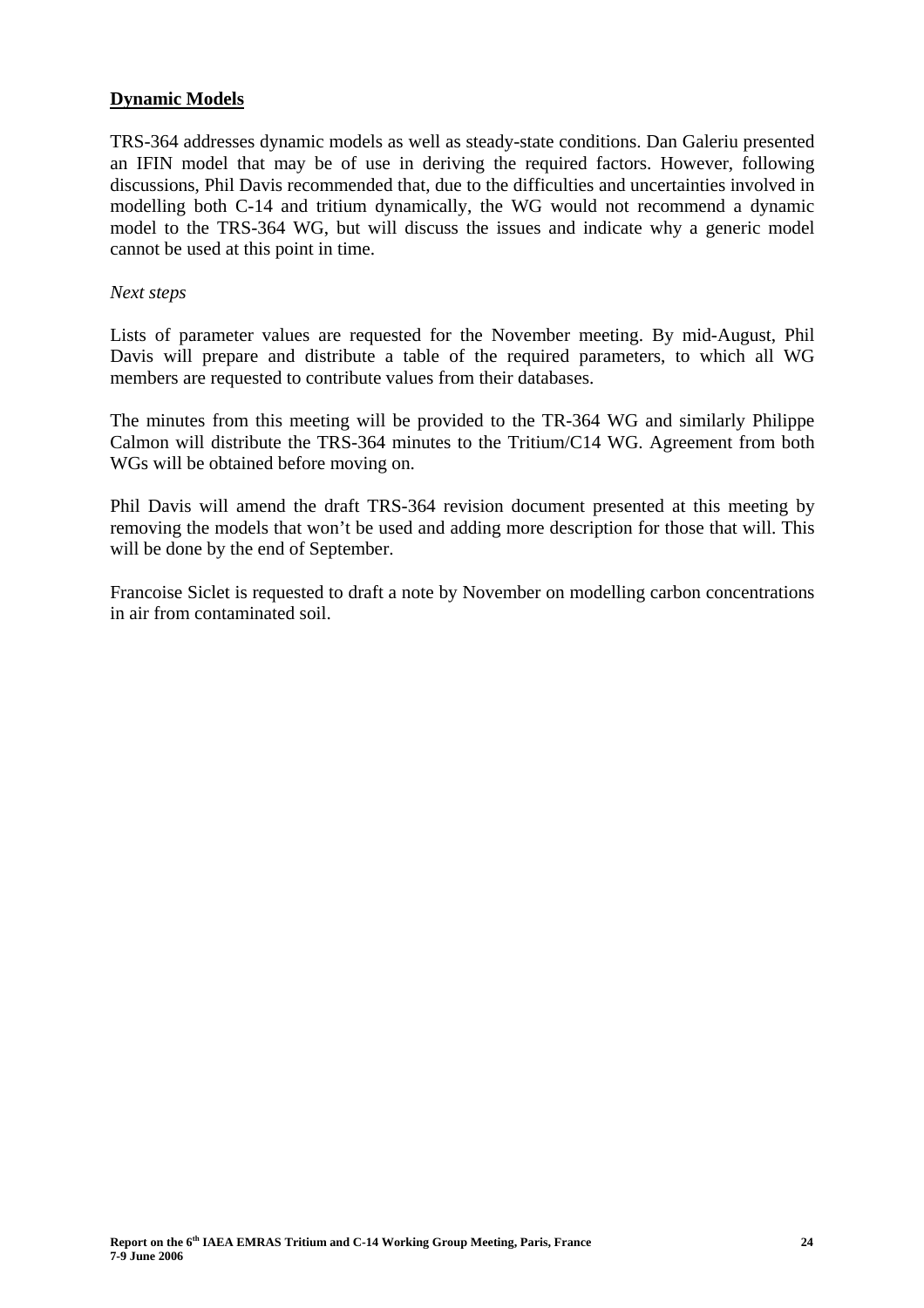# **First draft report for the Hypothetical Scenario**

# *Presented by Philippe Guétat & Luc Patyrl*

The Hypothetical scenario considers an accidental release of tritium to the atmosphere under three different environmental conditions as detailed below.

|                               | <b>Case 1</b> | <b>Case 2</b> | Case 3     |
|-------------------------------|---------------|---------------|------------|
| <b>Timing of release</b>      | day           | day           | midnight   |
| Wind speed $(m s-1)$          | 2             |               | 2          |
| Direction ( $\degree$ from N) | $45 + 25$     | $45+10$       | $45 \pm 3$ |
| <b>Diffusion conditions</b>   | unstable      | neutral       | stable     |
| Weather                       | fine          | cloudy        | clear      |
| <b>Pasquill category</b>      | A             |               | F          |
| Solar radiation $(W m2)$      | 700           | 300           | 0          |
| Temperature $(^{\circ}C)$     | 20            | 20            | 10         |
| Rain (mm)                     |               | 15            |            |
| Relative humidity $(\% )$     | 70            | 90            | 95         |

The first draft paper for the scenario was presented and participants were requested to provide comment. P. Davis (AECL), D. Galeriu (IFIN), H. Lee (KAERI), K. Miyamoto (NIRS), L. Patryl (CEA), W. Raskob (FZK), P. Ravi (BARC) and M. Saito (SRA) submitted results for this scenario.

# Atmospheric dispersion

The air concentrations predicted by the various models were generally within a factor of 10, which is considered acceptable. For case 1, CEA did not include any lateral dispersion of the plume and therefore the results were higher than those of the other participants. For case 2, model results were within a factor of 10 at the beginning of the modelling period, but become more variable with time. This appears to reflect differences in the amount of precipitation scavenging predicted by the models. For case 3, results were more or less within a factor of 10 and agreed best within a short distance of the point of release. Overall it was concluded that the spread in dispersion results depends on the lateral and vertical dispersion parameters employed.

# Dose calculations

With the exception of results from CEA, all modellers calculated doses that were less than 1 mSv for Case 1. Results from CEA were around 10 mSv. The results for Cases 2 and 3 were more variable (around a factor of 10) with doses calculated around 10 mSv in both cases.

Dose results for each model were normalised by the corresponding predicted air concentration to allow an assessment of the way in which different participants modelled biosphere transfer:

- Case 1 the inhalation and skin doses were similar for all models. However, doses from the consumption of corn were highly variable. Cereal consumption was the main dose contributor for both FZK and CEA. The consumption of green vegetables was the most important pathway according to the modelling results from SRA and BARC.
- Case  $2$  normalized results from NIRS were substantially (a factor of 10) higher than other predictions, likely because of the rain intensity assumed.
- Case 3 CEA assumed no difference in photosynthesis between night and day whereas AECL assumed that no photosynthesis occurred at night. All other modellers assumed some OBT incorporation at night, but at a lower rate than during the day. This resulted in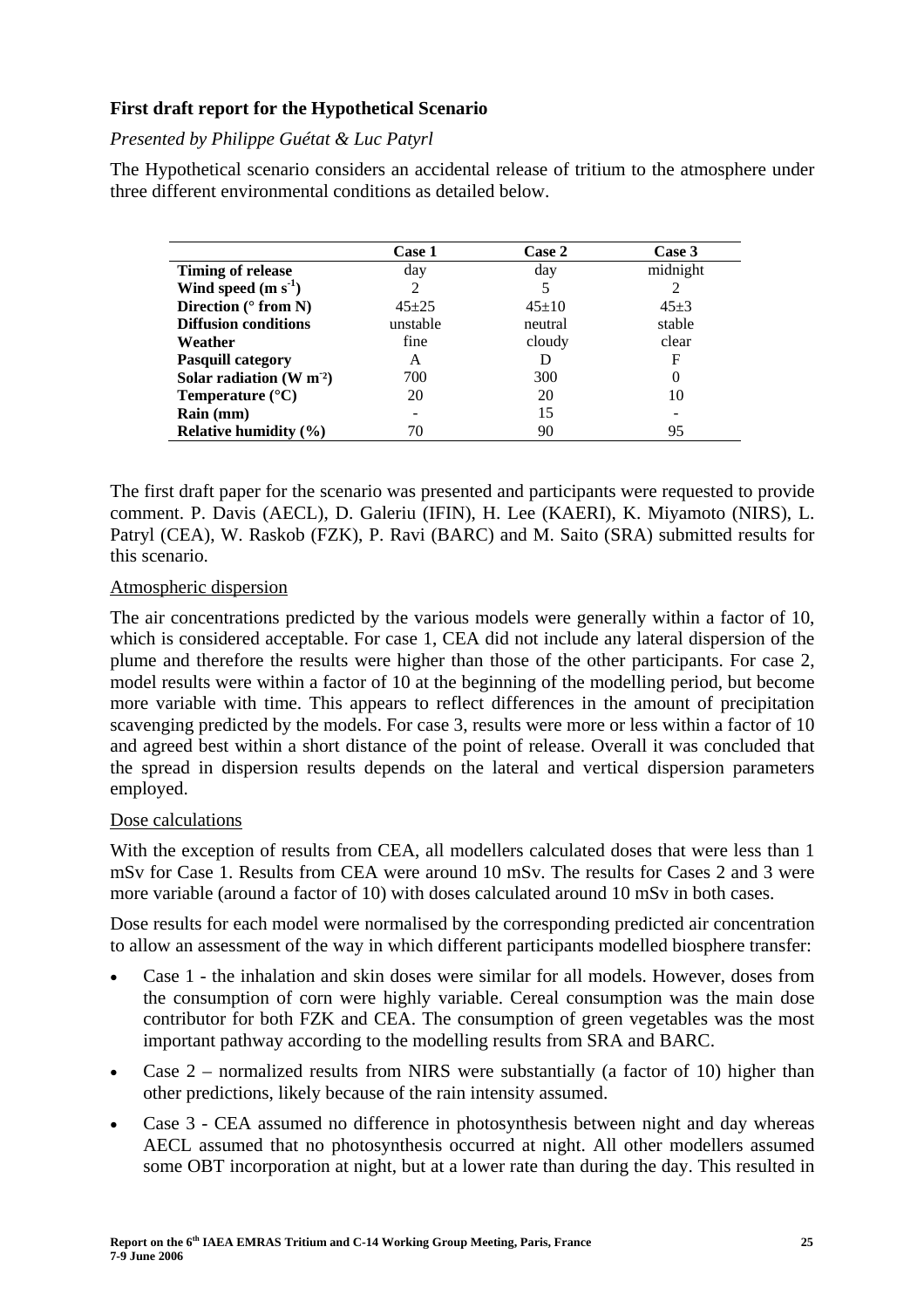large differences in predicted plant OBT concentrations and a factor of 10 difference in normalised doses.

The main factor that will determine the length of time for which a dose problem persists following a release of tritium is the incorporation of OBT into plants and animals. If HTO is dominant then the dose will reduce after a few days. However, if the main contributor is OBT then this may persist for some time.

# Intervention levels

Based on results for this scenario, an intervention level of  $10^7$  Bq/kg has been derived to avoid a dose of 5 mSv. However, the NIRS result for case 1 would indicate an intervention level of  $10<sup>4</sup>$  Bq/kg, which is orders of magnitude less than that of the other modellers: this therefore requires some discussion. It is intended that this criterion would be applied to cautious first model evaluations to determine where food consumption bans would be implemented (i.e. early countermeasures). Monitoring would then take place to confirm the food ban area and determine the true area of intervention required. The intervention level is based on salad food items. These were taken as an indicator since salad is routinely grown in gardens and the total plant is consumed. The effect of OBT on dose for salad items can be considered significant on the basis of the scenario results and no salad should be consumed within a few kilometres of the release point.

Mikhail Balonov noted that a CAC (Codex Alimentarius Commission) accepted intervention level for tritium will be available in one month. This will be a binding limit for international trade and is likely to be  $10^4$  Bq/kg in food based on consumption over a whole year (i.e. continuous contamination). However, the CAC intervention level will not apply for the release phase and therefore during this time nationally accepted intervention limits can be applied.

# *Next steps*

There is still a need to try and determine why the results of the models differ by so much. Wolfgang Raskob suggested that transfer rates for OBT and HTO (e.g. OBT formation rate for day and for night) used in each of the models be tabulated to enable easy identification of any differences. All participants are therefore requested to report these values for their models. Philippe Guétat will draw up a table of the required parameters and distribute it for completion by all participants. Completed tables are to be returned by mid July. Any changes to model predictions, and full model descriptions, should also be submitted by mid July*.* 

A draft final report for this scenario will be distributed prior to the November meeting for discussion.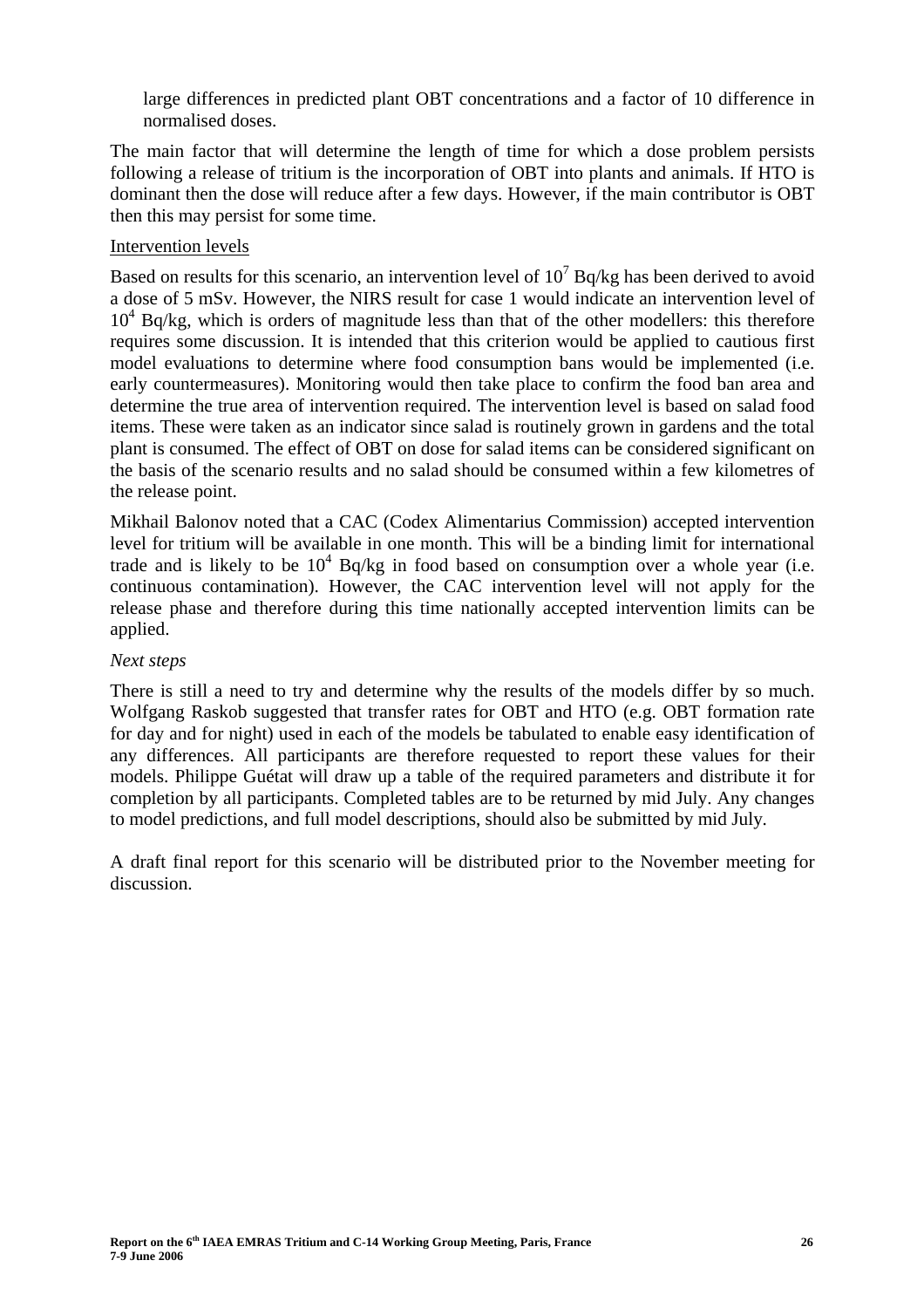#### **Future activities**

The actions and future activities coming out of this meeting are listed in Annex A. Participants are requested to ensure they meet deadlines and submit all the required information.

| <b>Item</b>                                     | <b>Status for next Working Group meeting</b>                                  | <b>Person Responsible</b>         |
|-------------------------------------------------|-------------------------------------------------------------------------------|-----------------------------------|
| Perch Lake H-3<br>scenario                      | Complete                                                                      |                                   |
| Pickering H-3 scenario                          | Final report available on EMRAS website                                       | P Davis                           |
| Soy bean H-3 scenario                           | Final report available on EMRAS website                                       | H Lee                             |
| Pine tree H-3 scenario                          | Draft final report                                                            | Y Inoue & modellers               |
| Hypothetical H-3 short<br>term release scenario | Draft final report                                                            | P Guetat, L Patryl &<br>modellers |
| Mussel H-3 scenario                             | Draft report for uptake phase and first round results for<br>depuration phase | T Yankovich & modellers           |
| Rice C-14 scenario                              | Draft final report                                                            | J Koarashi & modellers            |
| Animal H-3 scenario                             | Second round results                                                          | D Galeriu & modellers             |
| Potato C-14 scenario                            | Second round results and draft report                                         | A Melintescu & modellers          |
| Definition of OBT                               | Final definition                                                              | P Davis                           |
| TRS-364                                         | Draft chapter and table of parameter values                                   | D Galeriu & Phil Davis            |

#### **Status of Work Programme**

# **Next Meetings**

The next meeting of the Working Group will be held during the Fourth EMRAS Combined Meeting, IAEA Headquarters in Vienna, from 6–10 November 2006. The 2007 spring meeting of the Working Group will be in Bucharest, Romania. It is anticipated that this will be a 3-day meeting. Further details of this will be provided in November.

# **Further Information**

Information on the activities within EMRAS generally and on the Tritium and C-14 WG in particular (including the scenarios being used for model testing), can be obtained from the following people, respectively:

Mr. M. Balonov (Scientific Secretary) c/o Waste Safety Section Division of Radiation, Transport & Waste Safety International Atomic Energy Agency (IAEA) Wagramer Strasse 5 PO Box 100 1400 Vienna Austria Tel: +43 (1) 2600-22854 Fax: +43 (1) 26007 Email: M.Balonov@iaea.org

Mr. P. Davis (Working Group Leader) Senior Scientist Environmental Research Branch, Station 51A Atomic Energy of Canada Limited (AECL) Chalk River Laboratories K0J 1J0 Chalk River, Ontario Canada Tel: +1 (613) 584-3311 x3294 Fax: +1 (613) 584-1221 Email: davisp@aecl.ca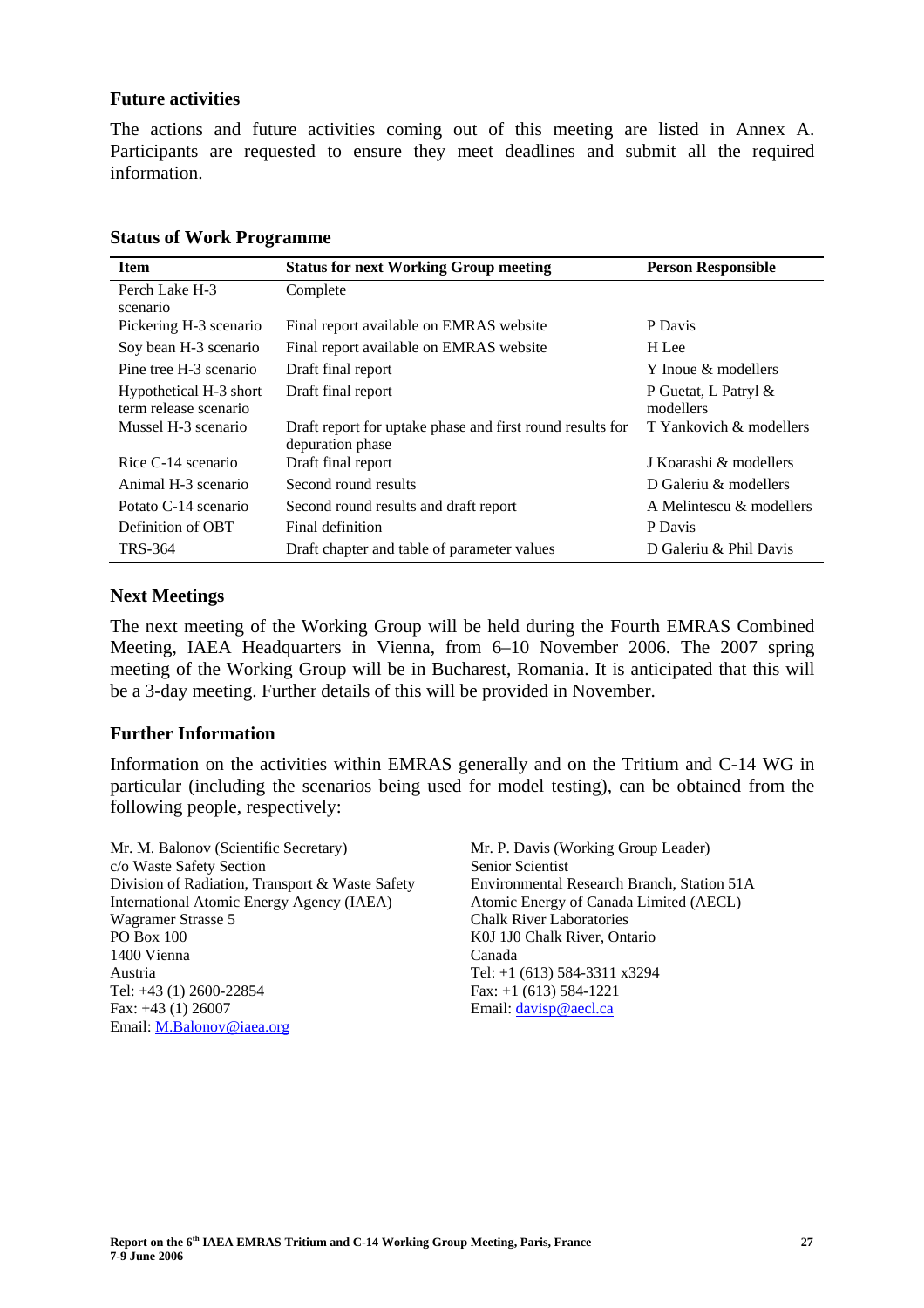| Date due             | <b>Activity</b>                                                                                                              | <b>Persons Responsible</b>                               |
|----------------------|------------------------------------------------------------------------------------------------------------------------------|----------------------------------------------------------|
| <b>End June</b>      | Hypothetical Scenario: Distribution of parameter tables for<br>completion                                                    | L. Patryl & P. Guétat                                    |
|                      | Soybean Scenario: Distribution of final report                                                                               | H. Lee                                                   |
|                      | TRS-364: circulation of meeting notes                                                                                        | <b>Technical Secretariat</b>                             |
| <b>Mid July</b>      | Pickering Scenario: Provision of data on ingestion rates and<br>assumptions for completion of Table 12, & Kirchman reference | P. Kennedy<br>M. Saito                                   |
|                      | Pickering Scenario: check model descriptions                                                                                 | Relevant modellers                                       |
|                      | Hypothetical Scenario: return completed model parameter tables                                                               | Relevant modellers                                       |
|                      | Soybean Scenario: return comments on the draft report                                                                        | Relevant modellers                                       |
| <b>End July</b>      | Pine Tree Scenario: Submission of amended results and full model<br>descriptions                                             | Relevant modellers                                       |
|                      | C-14 Rice Scenario: model descriptions to be submitted                                                                       | Relevant modellers                                       |
|                      | OBT Definition: final amendments to be submitted                                                                             | All WG members                                           |
|                      | TRS-364: distribution of tables of the required parameter values                                                             | P. Davis                                                 |
| <b>Mid August</b>    | Pickering Scenario: publication of final report on EMRAS website                                                             | P. Davis                                                 |
|                      | Soybean Scenario: publication of final report on EMRAS website                                                               | H. Lee                                                   |
| <b>End August</b>    | C-14 Rice Scenario: provision of modelled air concentrations at<br>Station 3                                                 | Relevant modellers                                       |
| <b>Mid September</b> | H-3 Mussel Scenario: submission of revised results for the uptake<br>phase, model descriptions and uncertainty estimates.    | Relevant modellers                                       |
|                      | TRS-364: return of completed parameter value tables                                                                          | All WG members                                           |
| <b>End September</b> | H-3 Mussel Scenario: Submission of round 1 results for depuration<br>phase                                                   | Relevant modellers                                       |
|                      | C-14 Potato Scenario: submission of new/revised results                                                                      | P. Kennedy, F. Siclet & other<br>interested participants |
|                      | TRS-364: draft chapter and parameter values                                                                                  | P. Davis & D. Galeriu                                    |
|                      | H-3 Pig Scenario: submission of new/revised results                                                                          | Relevant modellers                                       |
| <b>Mid October</b>   | TRS-364: draft note on modelling carbon concentrations from<br>contaminated soil to air                                      | Francoise Siclet                                         |
| <b>End October</b>   | Pine Tree Scenario: circulation of draft report                                                                              | Y. Inoue                                                 |
|                      | C-14 Potato Scenario: circulation of draft report                                                                            | A. Melintescu                                            |
|                      | H-3 Mussel Scenario (uptake phase): distribution of draft report                                                             | T. Yankovich                                             |
|                      | Hypothetical Scenario: distribution of draft report                                                                          | P. Guetat, L.Patryl                                      |
|                      | H-3 Rice Scenario: distribution of draft report                                                                              | J. Koarashi                                              |
| November 2006        | Next WG meeting                                                                                                              | All WG members                                           |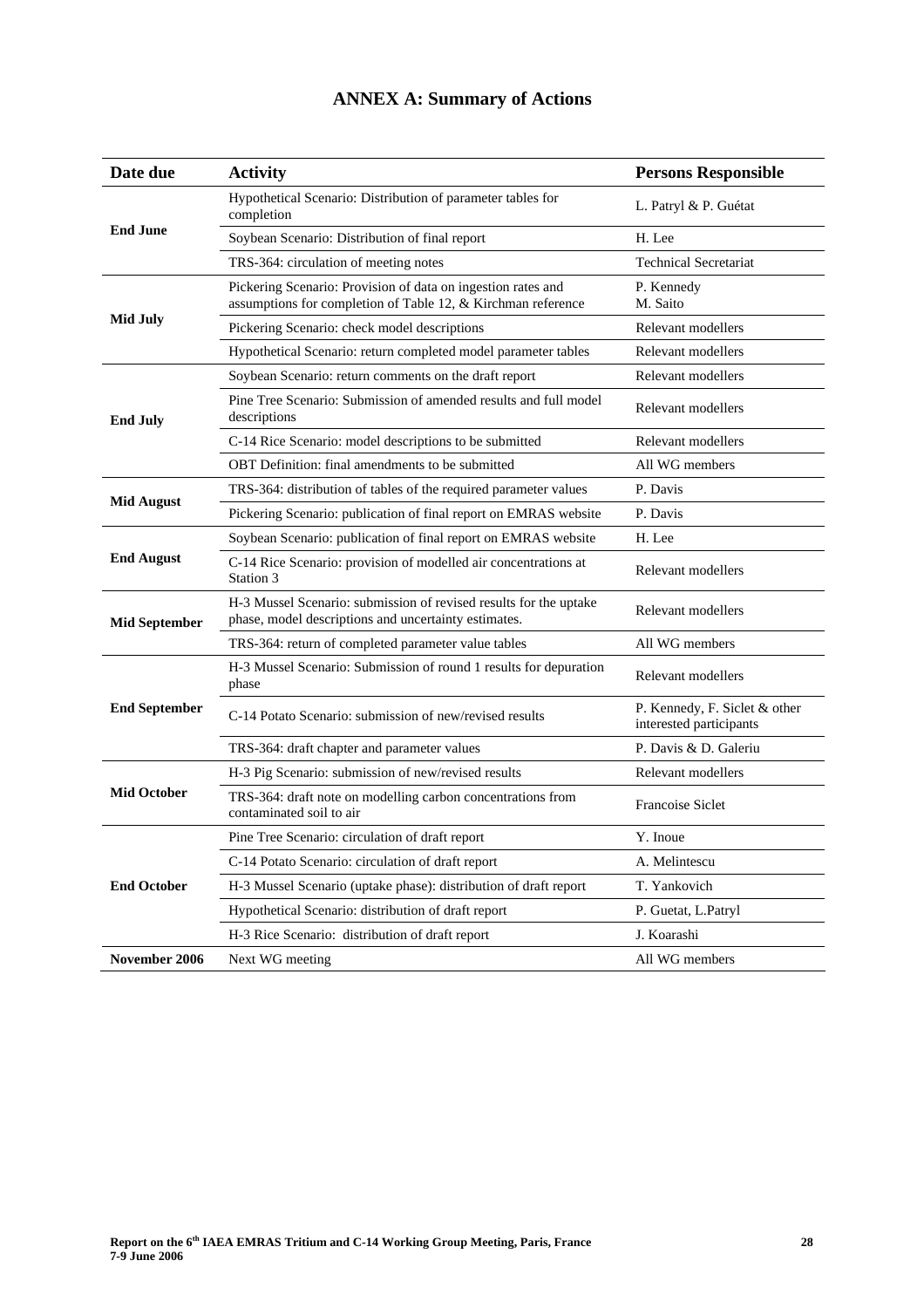# **ANNEX B: Summary of Scenario Descriptions**

# **Perch Lake Scenario**

The scenario is based on data collected in Perch Lake, a shallow freshwater lake located within the borders of AECL's Chalk River Laboratories in northeastern Ontario. The lake contains elevated levels of tritium due to long-term discharge from nearby waste management areas. Tritium concentrations were measured in samples of air, lake water, sediments, aquatic plants (algae, bladderworts, hornworts and cattails) and animals (clams, bullheads and pike) collected in summer and autumn 2003.

Given the measured HTO concentrations in water, sediments and air, participants in the scenario were asked to calculate:

- (i) HTO and non-exchangeable OBT concentrations in nearshore cattails and worts and offshore algae for the summer period. For cattails, concentrations were requested for both the above water and below water parts of the plant.
- (ii) HTO and non-exchangeable OBT concentrations in clams, bullheads and pike for each of the sampling periods. For bullheads and pike, concentrations were requested in head, flesh and internal organs (liver, gonads, stomach and intestines).
- (iii) Non-exchangeable OBT concentrations in near shore sediments for the summer period.
- (iv) 95% confidence intervals on all predictions.

# **Pickering Scenario**

Small amounts of tritium are released continuously from the CANDU reactors that make up Pickering Nuclear Generating Station (PNGS) on the north shore of Lake Ontario. The releases have been going on for many years and concentrations in various parts of the environment are likely to be in equilibrium. A large number of environmental and biological samples were collected in July and September 2002 from four sites in the vicinity of the station. HTO concentrations were measured in air, precipitation, soil, drinking water, plants (including the crops that make up the diet of the local farm animals) and animal products. OBT concentrations were measured in the plant and animal samples.

Modellers were provided with site locations, meteorological data (including air temperatures and rainfall), animal diets, and HTO concentrations in air, precipitation and drinking water. From this information, modellers were asked to estimate:

- (i) HTO (as Bq  $l^{-1}$ ) and non-exchangeable OBT (as Bq  $l^{-1}$  in combustion water) concentrations in plants and animal products.
- (ii) HTO  $(Bq l<sup>-1</sup>)$  concentrations in the top 5-cm soil layer for each site.
- (iii) 95% confidence intervals on all predictions.

# **Soybean Scenario**

The soybean scenario is based on experimental data collected at the Korean Atomic Energy Research Institute (KAERI). Commercially available soybean was sown in May 2001 in 6 plastic pots (41cm x 33cm x 23cm high). Tritium exposure was carried out six times at different growth stages: July 2 (SB1), July 13 (SB2), July 30 (SB3), August 9 (SB4), August 24 (SB5) and September 17 (SB6). The pots were introduced into a glove box for the tritium exposure and the experiments were conducted under natural solar conditions, which resulted in high temperatures within the glove box. The surface of the soil was covered with vinyl paper so that uptake was only through the foliage. After exposure, the pots were placed in an open field among other soybean plants.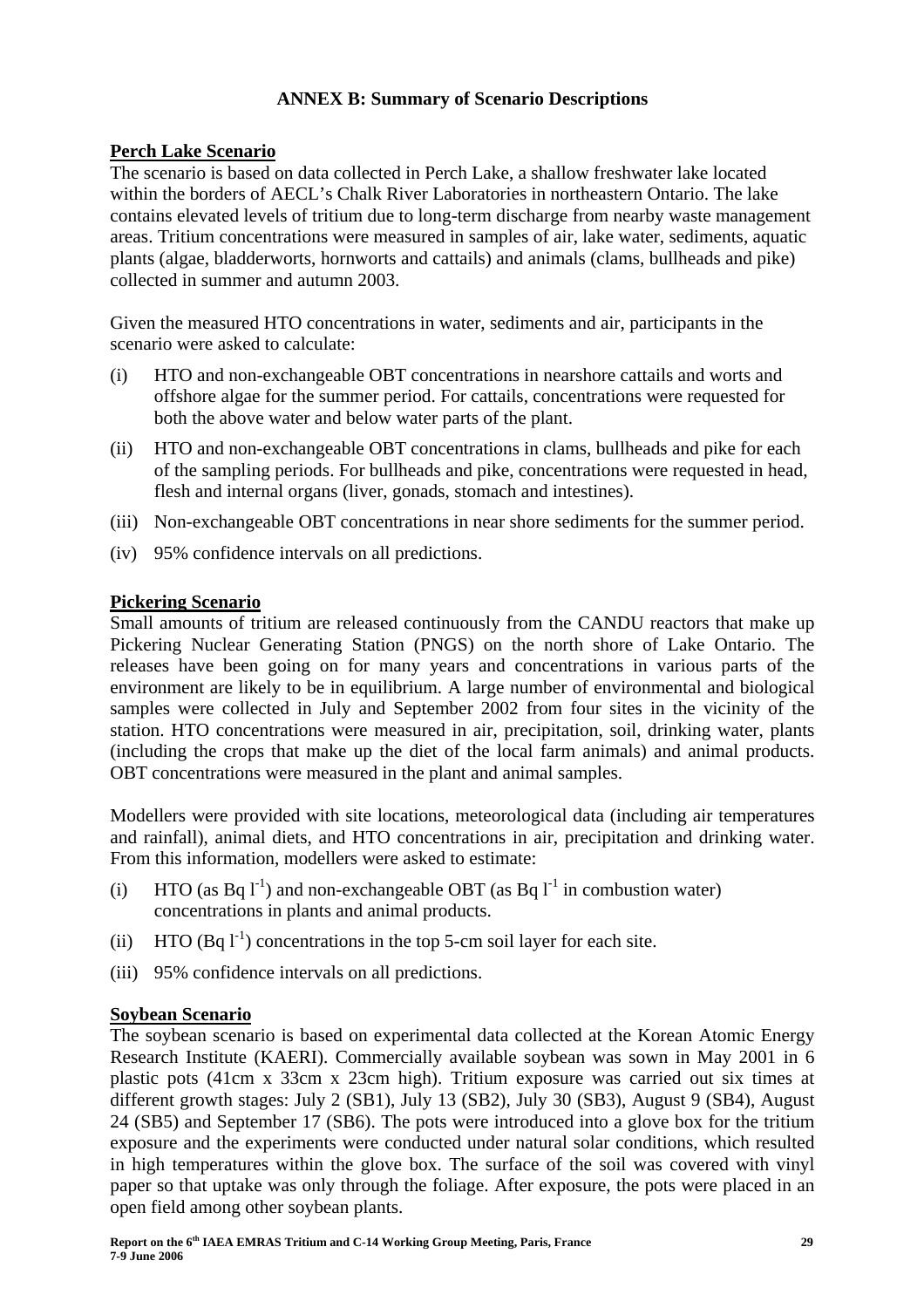Modellers were asked to predict:

- (i) HTO concentrations in the free water of the plant body and pods in the SB1 and SB4 experiments at the times the plants were sampled;
- (ii) the non-exchangeable OBT concentrations in the plant body and pods at harvest for each of the six experiments SB1 to SB6; and
- (iii) the 95% confidence intervals on all predictions.

Information on biomass growth rates, HTO concentrations in air, background concentrations and meteorological conditions were provided to modellers.

#### **Pine Tree Scenario**

Since 1981, NIRS has conducted a monthly monitoring programme (including measurements of HTO concentrations in air, rain, groundwater, pine needles and tree rings) in the vicinity of nuclear sites in Tokaimura, Japan, where a few sources have released HTO vapour into the atmosphere continuously for many years.

A description of the area, meteorological data and HTO discharge from 4 sources were provided to modellers who were requested to calculate the following end points:

- 1. Monthly tritium concentrations in air moisture, precipitation, tissue free water (TFWT) and non-exchangeable OBT (nOBT) in pine tree needles from 1982 to 1986 at sampling site P3;
- 2. Yearly tritium concentrations in air moisture, precipitation and nOBT in pine tree trunk year-rings, and TFWT and nOBT in needles of pine trees separately collected from the tree at sampling site MS-2. All predictions are to be for the period from 1984 to 1987 at MS-2;
- 3. Monthly tritium concentrations in groundwater at the well G4 from 1984 to 1987; and,
- 4. 95% confidence intervals on each prediction.

# **Hypothetical Scenario**

The aim of this study is to analyse the consequences of an acute atmospheric release of tritium, by considering various pathways in terms of activity in biosphere compartments and food products, as well as the contribution of the various forms of tritium (HT, HTO and OBT) to total exposure. The objective is to provide information that would be useful to decision makers in managing an accident involving a short-term tritium release to the atmosphere. The basic assumption is that 10 g of tritium is released over a period of 1 hr and the calculation period is 1 year. Three cases are considered, based on meteorological conditions.

|                               | <b>Case 1</b> | <b>Case 2</b> | Case 3   |
|-------------------------------|---------------|---------------|----------|
| <b>Timing of release</b>      | day           | day           | midnight |
| Wind speed $(m s-1)$          |               |               |          |
| Direction ( $\degree$ from N) | $45+25$       | $45+10$       | $45+3$   |
| <b>Diffusion conditions</b>   | unstable      | neutral       | stable   |
| Weather                       | fine          | cloudy        | clear    |
| <b>Pasquill category</b>      | A             |               | F        |
| Solar radiation $(W m2)$      | 700           | 300           |          |
| Temperature $(^{\circ}C)$     | 20            | 20            | 10       |
| Rain (mm)                     |               | 15            |          |
| Relative humidity $(\% )$     | 70            | 90            | 95       |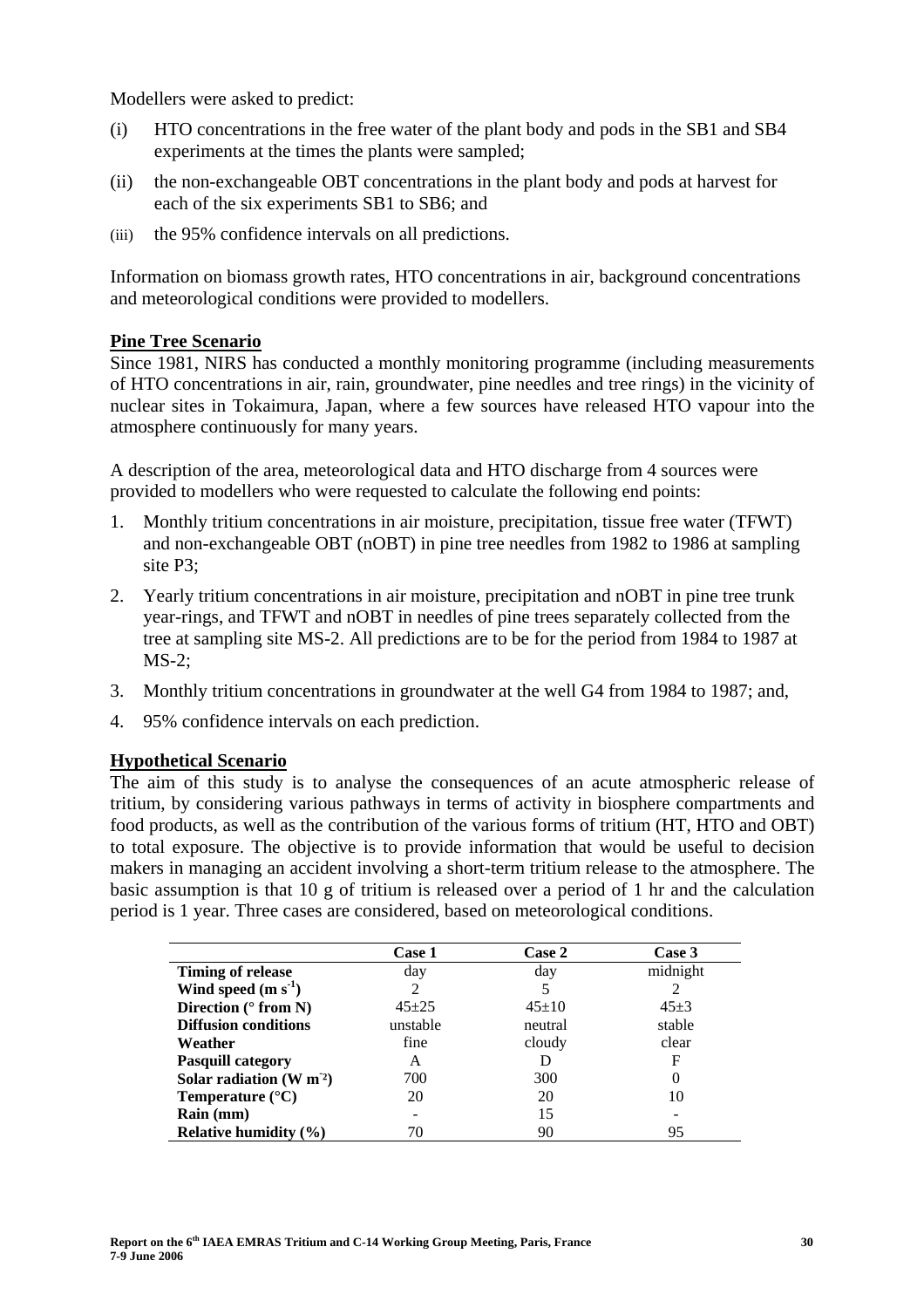# **Mussel Scenario**

Perch Lake is a small shallow water body that receives tritium inputs from upstream waste management facilities. The scenario considers the dynamic uptake of tritium by adult freshwater mussels (approximately 15 years of age) that were transplanted in cages from a tritium-free environment into the lake. Sixty-four mussels were transplanted into each of 4 mesh cages. The mussels in cages 1 and 2 were exposed to water only whereas those in cages 3 and 4 were exposed to both water and sediments.

Modellers were given information on the mussels and on tritium concentrations in water and sediments, and asked to predict the time-dependent HTO and OBT concentrations in the mussels in each set of cages, together with the 95% confidence intervals on all predictions.

# **Rice Scenario**

C-14 has been released from three discharge points at Tokaimura over several decades. Weekly monitoring data are available from October 1991. Discharges have decreased considerably over that period, from about 800 GBq in 1991 to near zero in 2000. Corresponding measurements of C-14 concentrations in air and rice are available. Data Obtained in 1991 indicate that any effect from earlier discharges was negligible in the plants. Analysis of wines undertaken through the 1990s can be used to establish general background C-14 levels.

From information on C-14 release rates and meteorological conditions, modellers were requested to:

- (i) Calculate monthly mean C-14 concentrations in air at two locations for 1992 to 1997;
- (ii) Calculate C-14 concentrations in rice grain at harvest for 1992 to 2001; and,
- (iii) Express 95% confidence intervals on all estimates.

# **Potato Scenario**

Two hundred potato tubers were seeded in August 1995 (later in the year than usual for the UK, where the experiments were carried out) and plants were exposed to  ${}^{14}CO_2$  in a wind tunnel. Three planting densities were employed and fumigation occurred for approximately 10-day periods at 6 different plant growth stages. Samples from plants were taken immediately following fumigation to determine the concentrations of C-14 that were fixed by the plants. Plants were then moved outside to continue growing. The plants were subject to a range of temperatures and photosynthetically active radiation during exposure. Temperatures increased with time during fumigation and relative humidity increased by around 10%. Plants were not under water stress.

The biomass dynamics (average dry weight) of roots, leaves, stems and tubers were determined at harvest time. Meteorological data for 1995, when the experiments were conducted, was not available and therefore 30-year average data for Cambridge was employed.

Modellers were requested to calculate C-14 concentrations in leaves at each sampling time for each of 6 experiments and the concentrations in tubers at final harvest (including 95% confidence limits).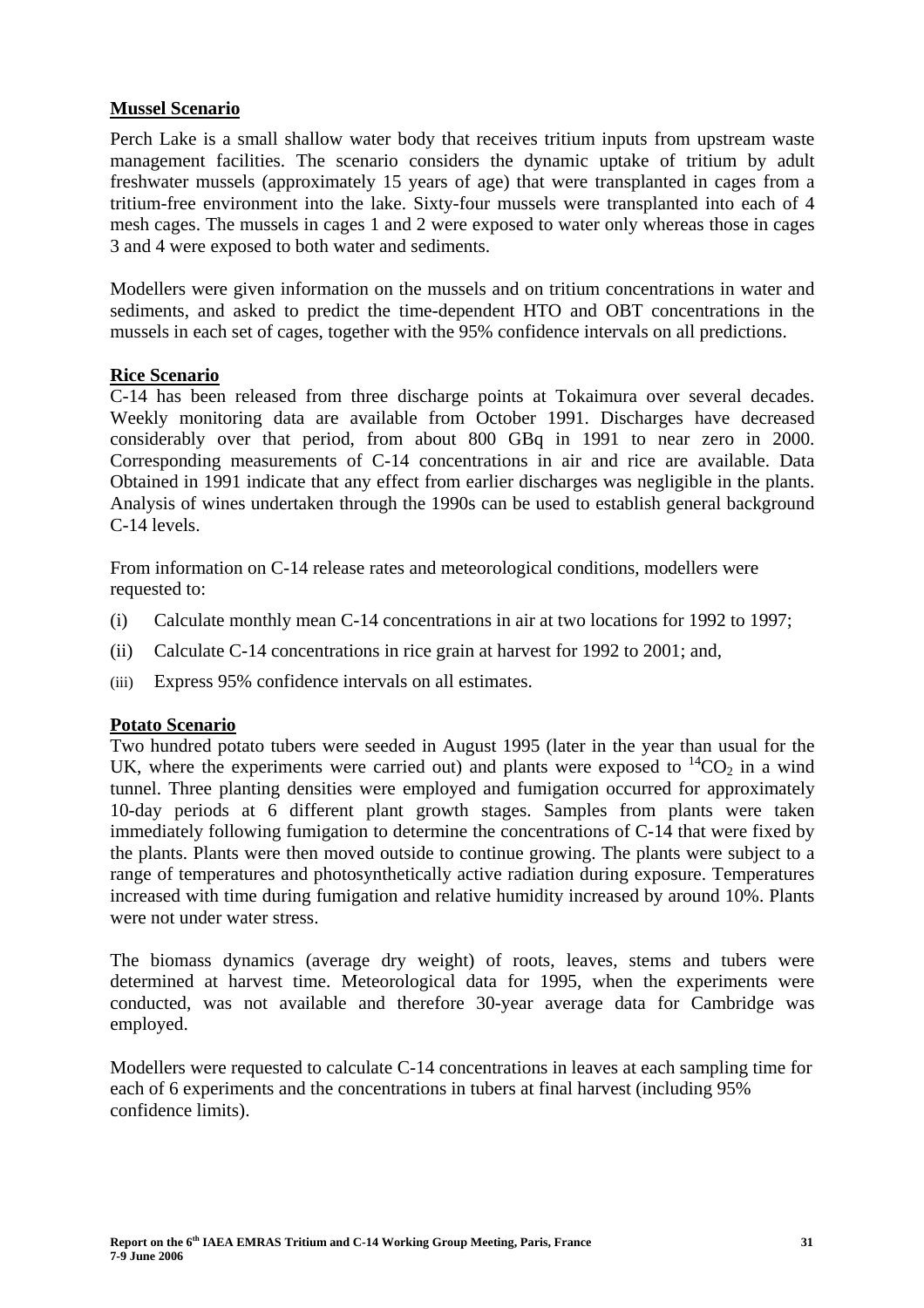# **Pig Scenario**

# *A. Model-Data Scenario*

A pregnant sow of the Belgische Landras strain, weighing about 180 kg, was given feed that was contaminated with organically bound tritium (OBT) for 84 days before delivery. The food had an average concentration of 577 Bq/g dry matter (dm). The sow was slaughtered after giving birth and the tritium activity in various organs was measured. In the 84-day contamination period, urine and faeces were also monitored for tritium content.

Modellers were asked to predict the following:

- 1. Total tritium concentration in urine and HTO and OBT concentrations in faeces; and,
- 2. HTO and OBT concentrations in various organs at delivery (84 days after the start of contamination);

# *B. Model Intercomparison*

Two exercises based on hypothetical data were proposed:

1. A pig of conventional strain was given uncontaminated food and water for the first 55 days of its life, at which point it weighed 20 kg. It was then fed food and water contaminated with HTO at a level of 10,000 Bq/L for 50 days. Its feed was uncontaminated for the next 50 days, at which point it was 155 days old and weighed 110 kg, and was slaughtered. At no time was any of the feed given to the pig contaminated with OBT.

Modellers were asked to predict the total tritium in urine, HTO and OBT in faeces and OBT in muscle from the time the pig was 55 to 155 days old (50 days of contaminated diet and 50 days of clean) at various times and to estimate also the 95% confidence intervals of all predictions.

2. All animals on a large pig farm are fed OBT-contaminated food for a single day at a level of 1 MBq/kg dm. Modellers are asked to predict the meat and liver OBT concentration at slaughter (body mass 110 kg) for the following pig mass in the day of contamination: 20, 40, 60, 80 and 100 kg.

One of the aims of Exercise 2 was to determine if accurate results could be obtained by considering a single generic pig or if the specific strain and diet of the pig must be taken into account. Accordingly, the modellers were asked to assess the influence of growth rate and genotype on their results by carrying out calculations for their default pig (and default diet) and for slow-growth and fast-growth pigs.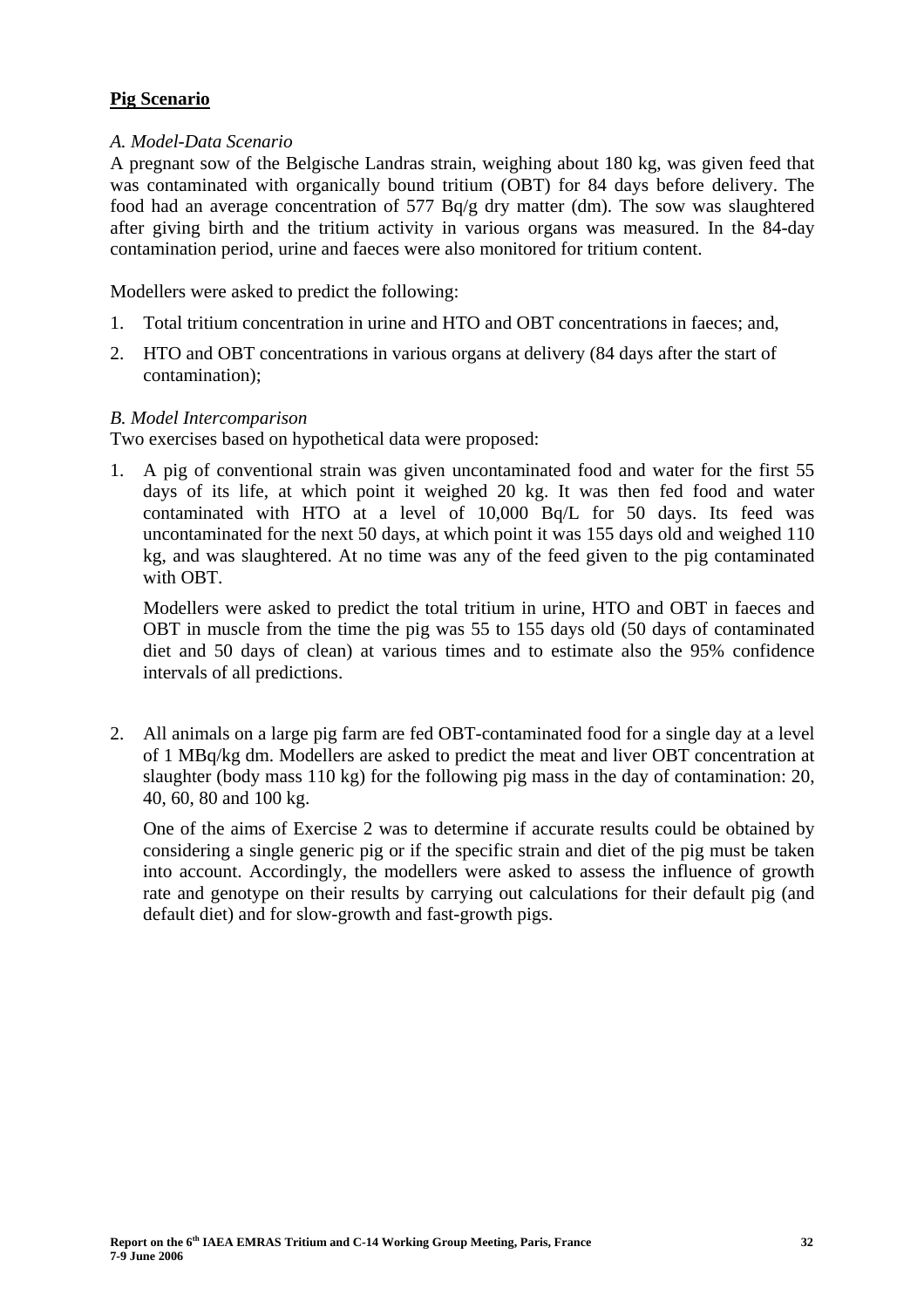#### **ANNEX C: List of Participants**

Mr. Mikhail Balonov Scientific Secretary c/o Waste Safety Section (Room B0765) Division of Radiation, Transport & Waste Safety International Atomic Energy Agency (IAEA) Vienna International Centre Wagramer Strasse 5 P.O. Box 100 A-1400 Vienna Austria Tel: +43 (1) 2600-22854 Fax: +43 (1) 2600-7 Email: M.Balonov@iaea.org

Mr. Franz Baumgärtner Director Emeritus, Institute für Radiochemie Technische Universität München Grosostrasse 10d 82166 Gräfelfing Germany Tel: +49 (89) 851-347 Fax: +49 (89) 854-4487 Email: bgtbgt@web.de / bgt@rad.chemie.tumuenchen.de

Mr. Dan Galeriu Senior Researcher, Life & Environmental Physics Institute of Atomic Physics & Nuclear Engineering "Horia Hulubei" IFIN-HH, Section 5 407 Atomistilor Street P.O. Box MG-6 RO-077125 Bucharest-Magurele Romania Tel: +40 (21) 404-2359 Fax: +40 (21) 457-4440 Email: galdan@ifin.nipne.ro / dangaler@yahoo.com

Mr. Philippe Guétat Deputy Head of Department Department DTMN CEA - Centre de Valduc 21120 Is sur Tille France Tel: +33 (3) 8023-4280 Fax: +33 (3) 8023-4481 Email: philippe.guetat@cea.fr Mr. Philip Davis Working Group Leader Senior Scientist Environmental Technologies Branch, Station 51A Atomic Energy of Canada Limited (AECL) Chalk River Laboratories K0J 1J0 Chalk River, Ontario Canada Tel: +1 (613) 584-8811 x3294 Fax: +1 (613) 584-1221 Email: davisp@aecl.ca

Mr. Philippe Calmon Head of Laboratory IRSN/DEI/SECRE/LME (Bâtiment 159) Institut de Radioprotection et de Sûreté Nucléaire (IRSN) Centre de Cadarache  $BP<sub>3</sub>$ 13115 Saint Paul-lez-Durance, Cedex France Tel: +33 (4) 4219-9447 Fax: +33 (4) 4219-9145 Email: philippe.calmon@irsn.fr

Mr. Eric Gilbert Electricité de France (EDF) Département Environement (R&D) 6, Quai Watier B.P. 49 78 401 Chatou Cédex France Tel: +33 (1) 3087-7244 Fax: +33 (1) 3087-8109 Email:

Mr. Yoshikazu Inoue Senior Researcher Environmental Radiation Effects Research Group Research Center for Radiation Protection National Institute of Radiological Sciences (NIRS) 4-9-1 Anagawa, Inage-ku 263-8555 Chiba-shi Japan Tel: +81 (43) 206-3051 Fax: +81 (43) 251-7819 Email: v\_inoue@nirs.go.jp / yoshi\_inoue2001@hotmail.com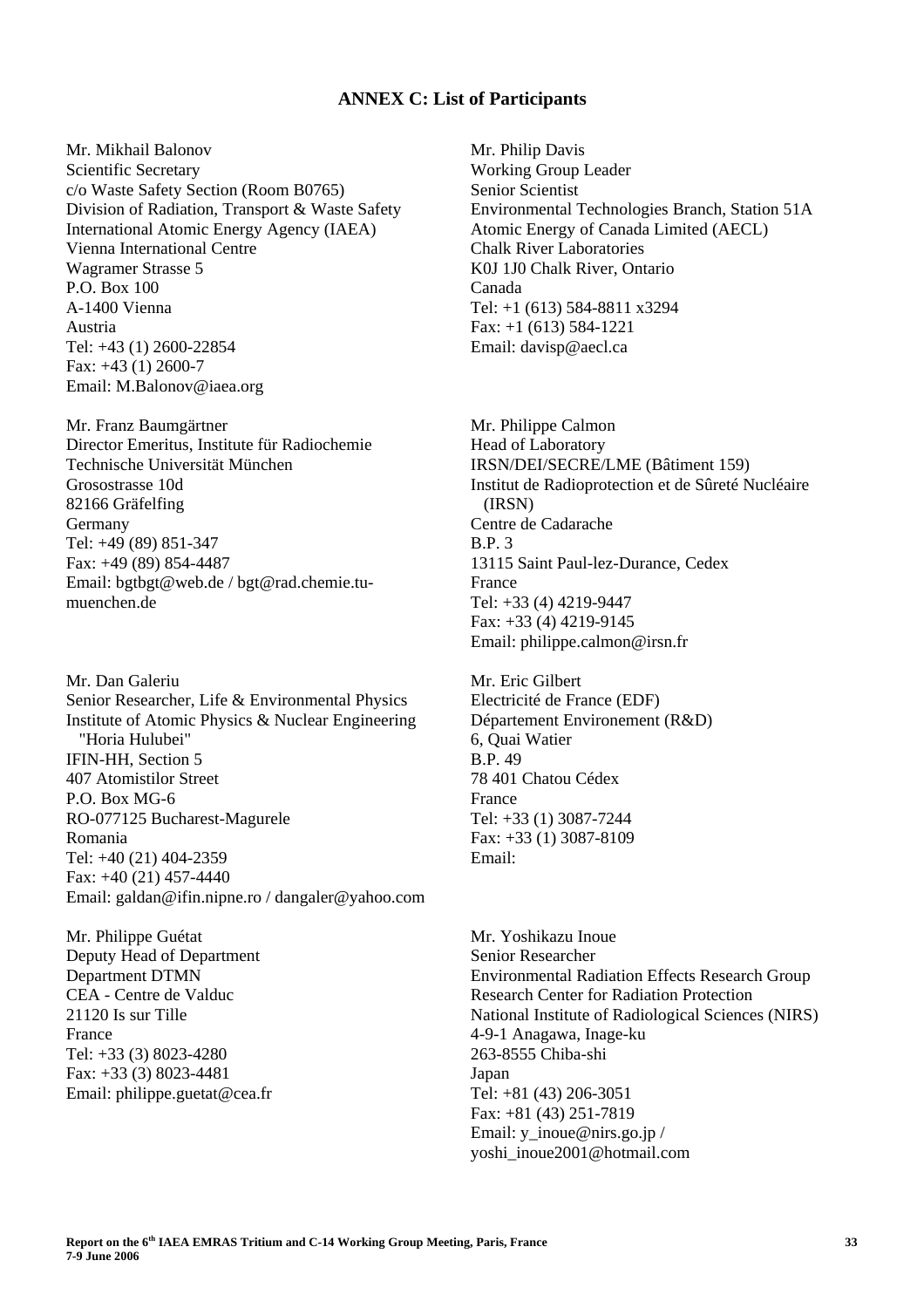Mr. Joshy Philip James Scientific Officer, Environmental Survey Laboratory Bhabha Atomic Research Centre (BARC) Kaiga Generating Station Utta Kannada District 581 400 Kaiga, Karwar, Karnataka India Tel: +91 (8382) 254-092 Fax: +91 (8382) 264-025 Email: jpjames@npcil.co.in / joshypjames@sancharnet.in

Mr. Jun Koarashi Researcher, Radiation Protection Division Japan Atomic Energy Agency (JAEA) 4-49 Muramatsu Tokai-mura, Naka-gun 319-1184 Ibaraki-ken Japan Tel: +81 (29) 282-1111 x61233 Fax: +81 (29) 282-3838 Email: koarashi.jun@jaea.go.jp

Ms. Pamela Lloyd Enviros Consulting Limited Building D5 Culham Science Park Abingdon, Oxfordshire OX14 3DB United Kingdom Tel: +44 (1235) 468-814 Fax: +44 (1235) 468-828 Email: Pamela.lloyd@enviros.com

Ms. Anca Melintescu Senior Researcher (Physicist) Environmental & Life Sciences Department Institute of Atomic Physics & Nuclear Engineering "Horia Hulubei" IFIN-HH, Section 5 407 Atomistilor Street P.O. Box MG-6 RO-077125 Bucharest-Magurele Romania Tel: +40 (21) 404-2359 Fax: +40 (21) 457-4440 Email: ancameli@ifin.nipne.ro / melianca@yahoo.com Mr. Paul Kennedy Emergency Planning, Radiation & Incidents Division Food Standards Agency (FSA) Aviation House 125 Kingsway London WC2B 6NH United Kingdom Tel: +44 (20) 7276-8703 Fax: +44 (20) 7276-8789 Email: paul.kennedy@foodstandards.gsi.gov.uk

Mr. Hansoo Lee Project Manager Nuclear Environment Research Division Korea Atomic Energy Research Institute (KAERI) P.O. Box 105 150 Dukjin, Yuseong 305-353 Daejeon Republic of Korea Tel: +82 (42) 868-2395 Fax: +82 (42) 861-1761 Email: hslee5@kaeri.re.kr

Ms. Kiriko Miyamoto Senior Researcher, Environmental & Toxicological Sciences Research Group National Institute of Radiological Sciences (NIRS) 4-9-1 Anagawa, Inage-ku 263-8555 Chiba-shi Japan Tel: +81 (43) 206-3156 Fax: +81 (43) 251-4853 Email: kiriko@nirs.go.jp

Mr. Luc Patryl DIF/DASE/RCE/CCI Commissariat à l'Energie Atomique (CEA) Centre de Bruyères le Châtel B.P. 12 91680 Bruyères le Chatel France Tel: +33 (1) 6956-5133 Fax: +33 (1) 6926-7065 Email: luc.patryl@cea.fr